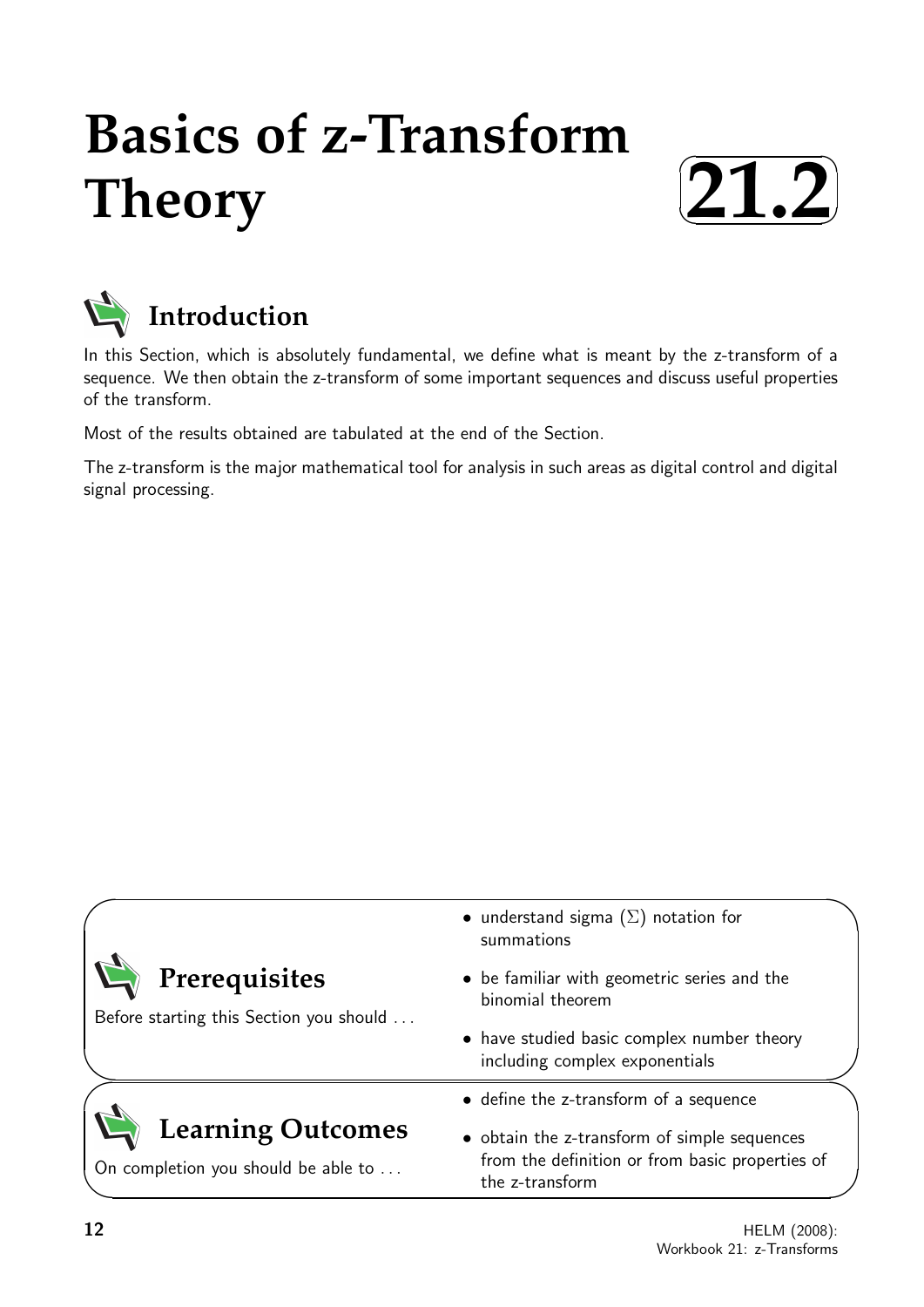

# **1. The z-transform**

If you have studied the Laplace transform either in a Mathematics course for Engineers and Scientists or have applied it in, for example, an analog control course you may recall that

- 1. the Laplace transform definition involves an integral
- 2. applying the Laplace transform to certain ordinary differential equations turns them into simpler (algebraic) equations
- 3. use of the Laplace transform gives rise to the basic concept of the **transfer function** of a continuous (or analog) system.

The z-transform plays a similar role for **discrete** systems, i.e. ones where **sequences** are involved, to that played by the Laplace transform for systems where the basic variable  $t$  is continuous. Specifically:

- 1. the z-transform definition involves a summation
- 2. the z-transform converts certain difference equations to algebraic equations
- 3. use of the z-transform gives rise to the concept of the transfer function of discrete (or digital) systems.



Definition:

For a sequence  $\{y_n\}$  the z-transform denoted by  $Y(z)$  is given by the **infinite series** 

$$
Y(z) = y_0 + y_1 z^{-1} + y_2 z^{-2} + \ldots = \sum_{n=0}^{\infty} y_n z^{-n}
$$
 (1)

#### Notes:

- 1. The z-transform only involves the terms  $y_n$ ,  $n = 0, 1, 2, \ldots$  of the sequence. Terms  $y_{-1}, y_{-2}, \ldots$ whether zero or non-zero, are not involved.
- 2. The infinite series in (1) must converge for  $Y(z)$  to be defined as a precise function of z. We shall discuss this point further with specific examples shortly.
- 3. The precise significance of the quantity (strictly the 'variable')  $z$  need not concern us except to note that it is complex and, unlike  $n$ , is continuous.



We use the notation  $\mathbb{Z}{y_n} = Y(z)$  to mean that the z-transform of the sequence  ${y_n}$  is  $Y(z)$ .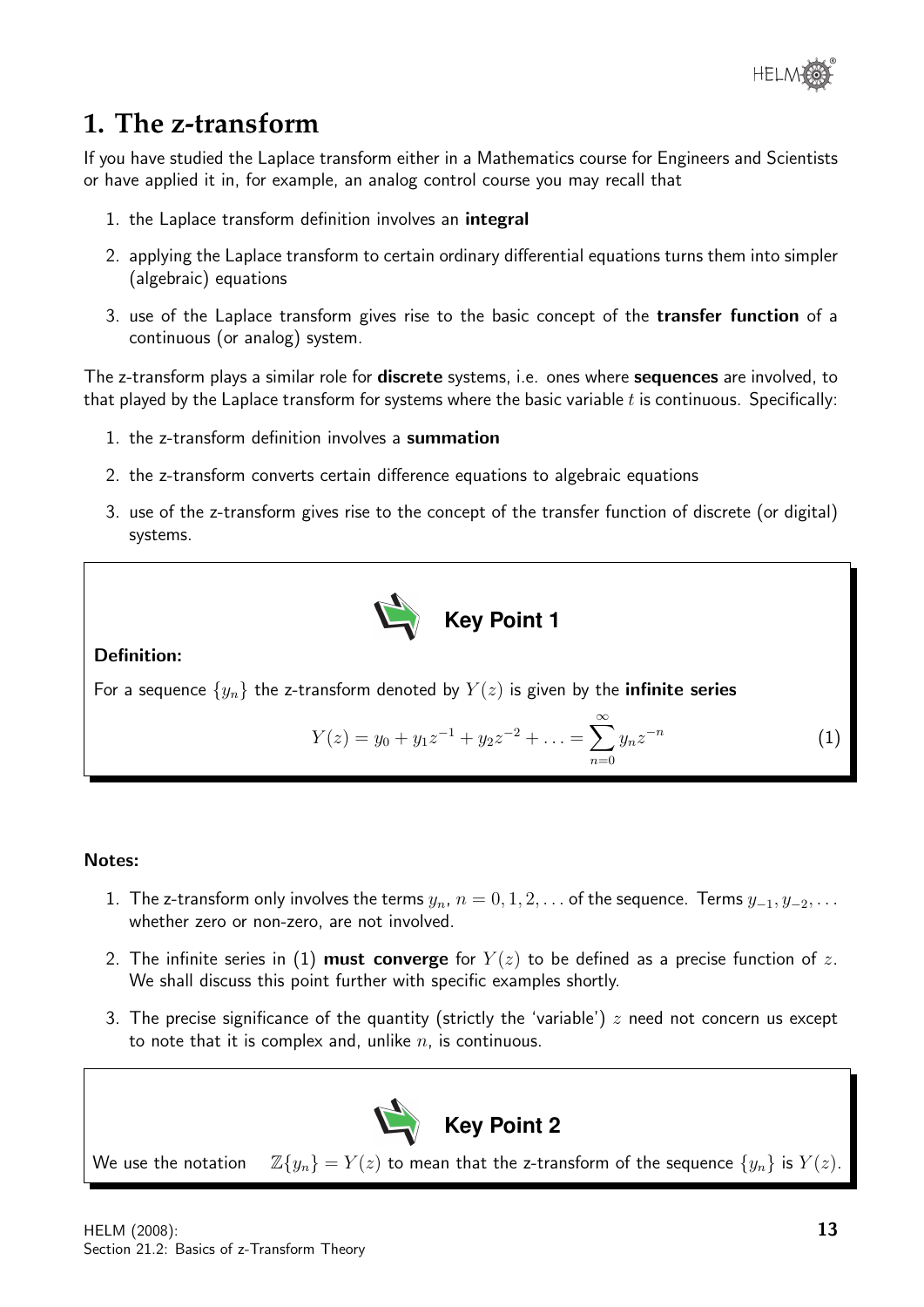Less strictly one might write  $\mathbb{Z}y_n = Y(z)$ . Some texts use the notation  $y_n \leftrightarrow Y(z)$  to denote that (the sequence)  $y_n$  and (the function)  $Y(z)$  form a z-transform pair.

We shall also call  $\{y_n\}$  the **inverse z-transform** of  $Y(z)$  and write symbolically

$$
\{y_n\} = \mathbb{Z}^{-1}Y(z).
$$

### **2. Commonly used z-transforms**

#### **Unit impulse sequence (delta sequence)**

This is a simple but important sequence denoted by  $\delta_n$  and defined as

$$
\delta_n = \begin{cases} 1 & n = 0 \\ 0 & n = \pm 1, \pm 2, \dots \end{cases}
$$

The significance of the term 'unit impulse' is obvious from this definition. By the definition (1) of the z-transform

$$
\mathbb{Z}{\delta_n} = 1 + 0z^{-1} + 0z^{-2} + \dots
$$
  
= 1

If the single non-zero value is other than at  $n = 0$  the calculation of the z-transform is equally simple. For example,

$$
\delta_{n-3} = \begin{cases} 1 & n = 3 \\ 0 & \text{otherwise} \end{cases}
$$

From (1) we obtain

$$
\mathbb{Z}{\delta_{n-3}} = 0 + 0z^{-1} + 0z^{-2} + z^{-3} + 0z^{-4} + \dots
$$
  
=  $z^{-3}$ 



Write down the definition of  $\delta_{n-m}$  where m is any positive integer and obtain its z-transform.

Your solution Answer  $\delta_{n-m} =$  $\begin{cases} 1 & n = m \\ 0 & \text{otherwise} \end{cases}$   $\mathbb{Z}\{\delta_{n-m}\} = z$  $\mathbb{Z}\{\delta_{n-m}\}=z^{-m}$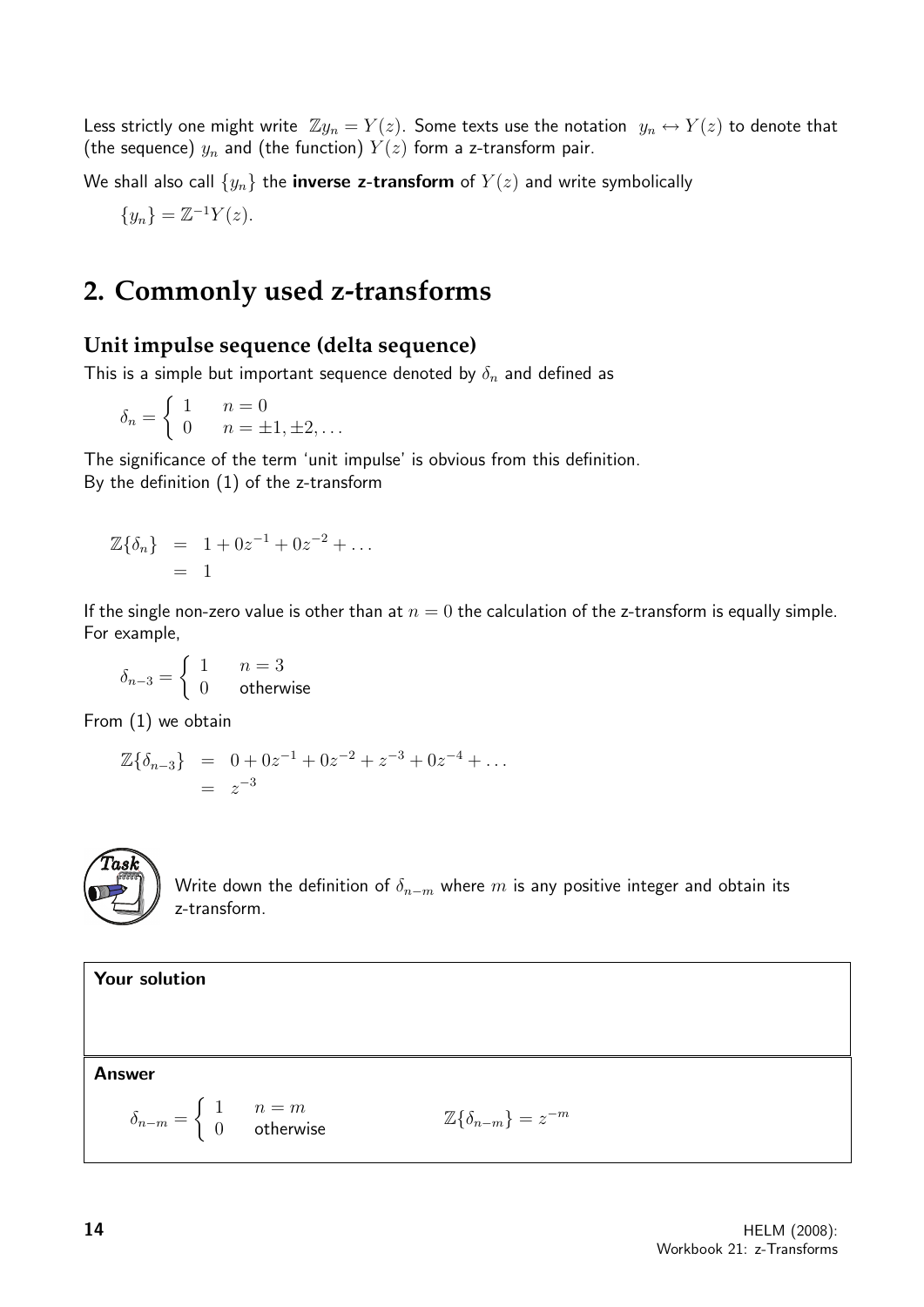



#### **Unit step sequence**

As we saw earlier in this Workbook the unit step sequence is

$$
u_n = \begin{cases} 1 & n = 0, 1, 2, \dots \\ 0 & n = -1, -2, -3, \dots \end{cases}
$$

Then, by the definition (1)

 $As$ 

 $\mathbb{Z}{u_n} = 1 + 1z^{-1} + 1z^{-2} + \dots$ 

The infinite series here is a geometric series (with a constant ratio  $z^{-1}$  between successive terms). Hence the sum of the first  $N$  terms is

$$
S_N = 1 + z^{-1} + \dots + z^{-(N-1)}
$$
  
= 
$$
\frac{1 - z^{-N}}{1 - z^{-1}}
$$
  

$$
N \to \infty \quad S_N \to \frac{1}{1 - z^{-1}} \text{ provided } |z^{-1}| < 1
$$

Hence, in what is called the **closed form** of this z-transform we have the result given in the following Key Point:



The restriction that this result is only valid if  $|z^{-1}| < 1$  or, equivalently  $|z| > 1$  means that the position of the complex quantity  $z$  must lie outside the circle centre origin and of unit radius in an Argand diagram. This restriction is not too significant in elementary applications of the z-transform.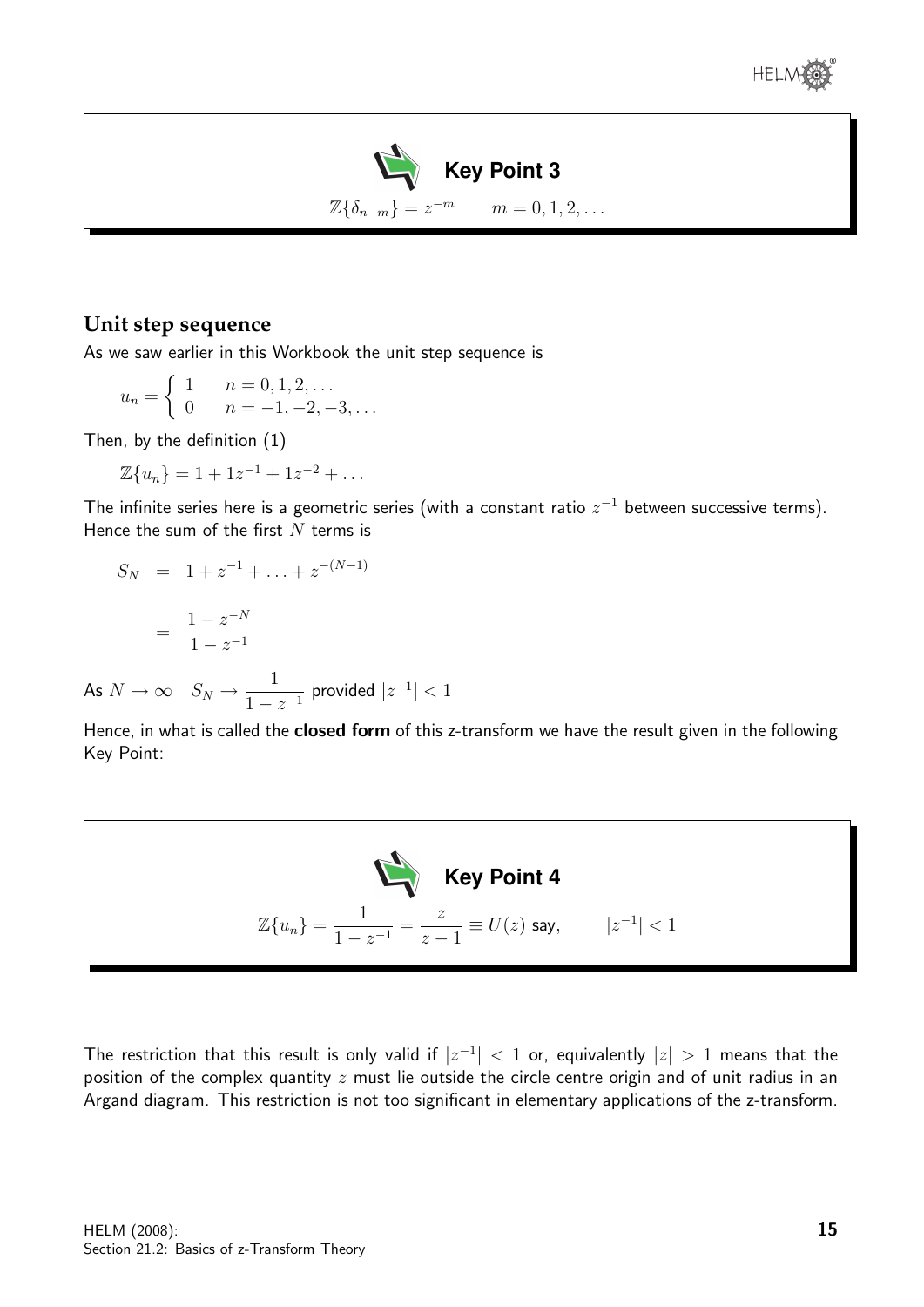#### **The geometric sequence**  $\{a^n\}$



For any arbitrary constant  $a$  obtain the z-transform of the causal sequence

$$
f_n = \begin{cases} 0 & n = -1, -2, -3, \dots \\ a^n & n = 0, 1, 2, 3, \dots \end{cases}
$$

Your solution

#### Answer

We have, by the definition in Key Point 1,

 $F(z) = \mathbb{Z}{f_n} = 1 + az^{-1} + a^2z^{-2} + \dots$ 

which is a geometric series with common ratio  $az^{-1}$ . Hence, provided  $|az^{-1}| < 1$ , the closed form of the z-transform is

$$
F(z) = \frac{1}{1 - az^{-1}} = \frac{z}{z - a}.
$$

The z-transform of this sequence  $\{a^n\}$ , which is itself a geometric sequence is summarized in Key Point 5.



Notice that if  $a = 1$  we recover the result for the z-transform of the unit step sequence.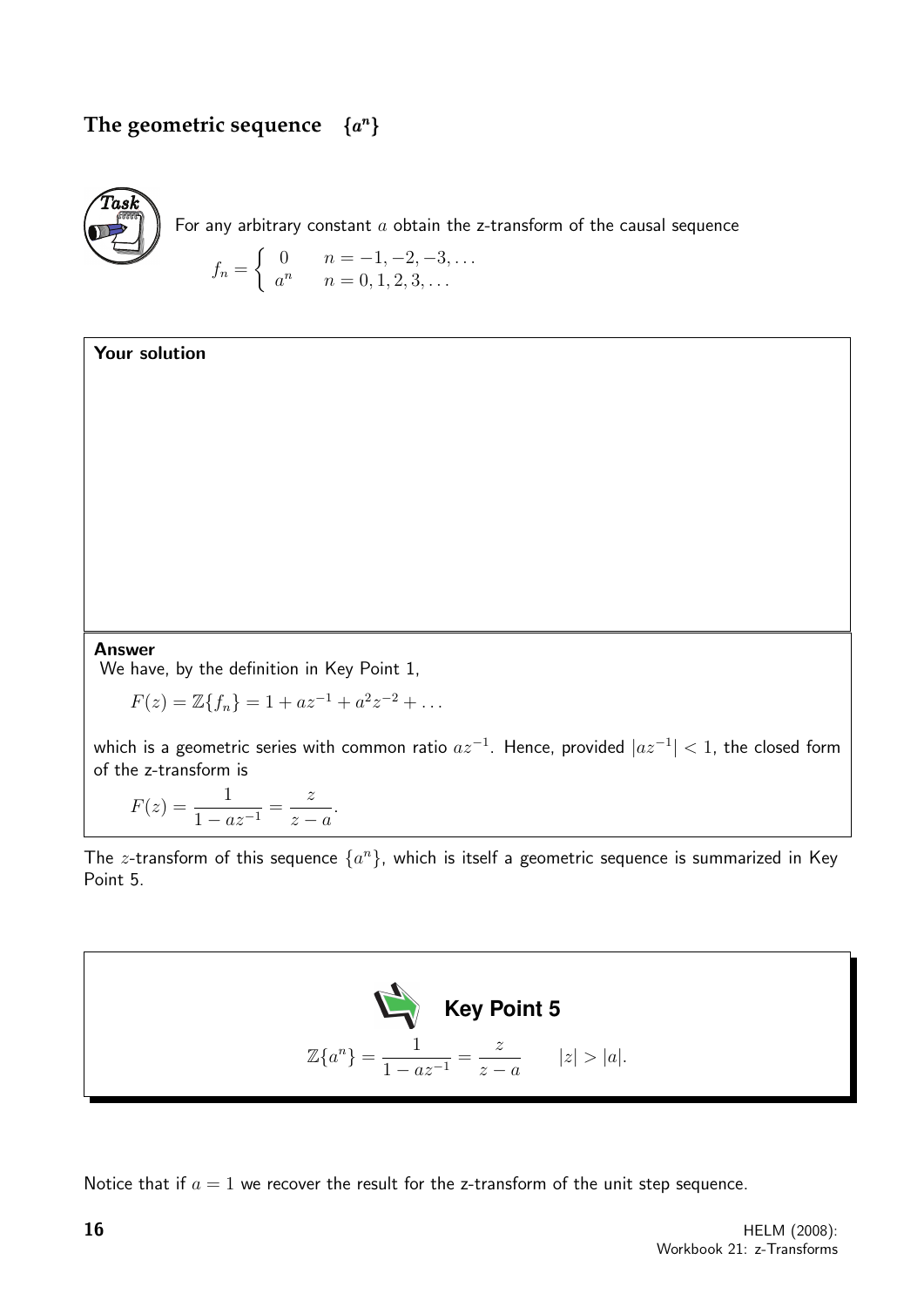



Use Key Point 5 to write down the z-transform of the following causal sequences

- $(a)$   $2^n$
- (b)  $(-1)^n$ , the unit alternating sequence
- $(c) e^{-n}$
- (d)  $e^{-\alpha n}$  where  $\alpha$  is a constant.

Your solution

Answer

(a) Using  $a = 2$   $\mathbb{Z}{2^n} = \frac{1}{1-c}$  $\frac{1}{1-2z^{-1}} =$ z  $z - 2$  $|z| > 2$ (b) Using  $a = -1$   $\mathbb{Z}\{(-1)^n\} = \frac{1}{1+r}$  $\frac{1}{1+z^{-1}} =$ z  $z+1$  $|z| > 1$ 

(c) Using  $a = e^{-1}$   $\mathbb{Z}\{e^{-n}\} = \frac{z}{\sqrt{2\pi}}$  $\frac{z}{z - e^{-1}}$   $|z| > e^{-1}$ (d) Using  $a = e^{-\alpha}$   $\mathbb{Z}\left\{e^{-\alpha n}\right\} = \frac{z}{\alpha}$  $\frac{z}{z - e^{-\alpha}}$   $|z| > e^{-\alpha}$ 

The basic z-transforms obtained have all been straightforwardly found from the definition in Key Point 1. To obtain further useful results we need a knowledge of some of the properties of z-transforms.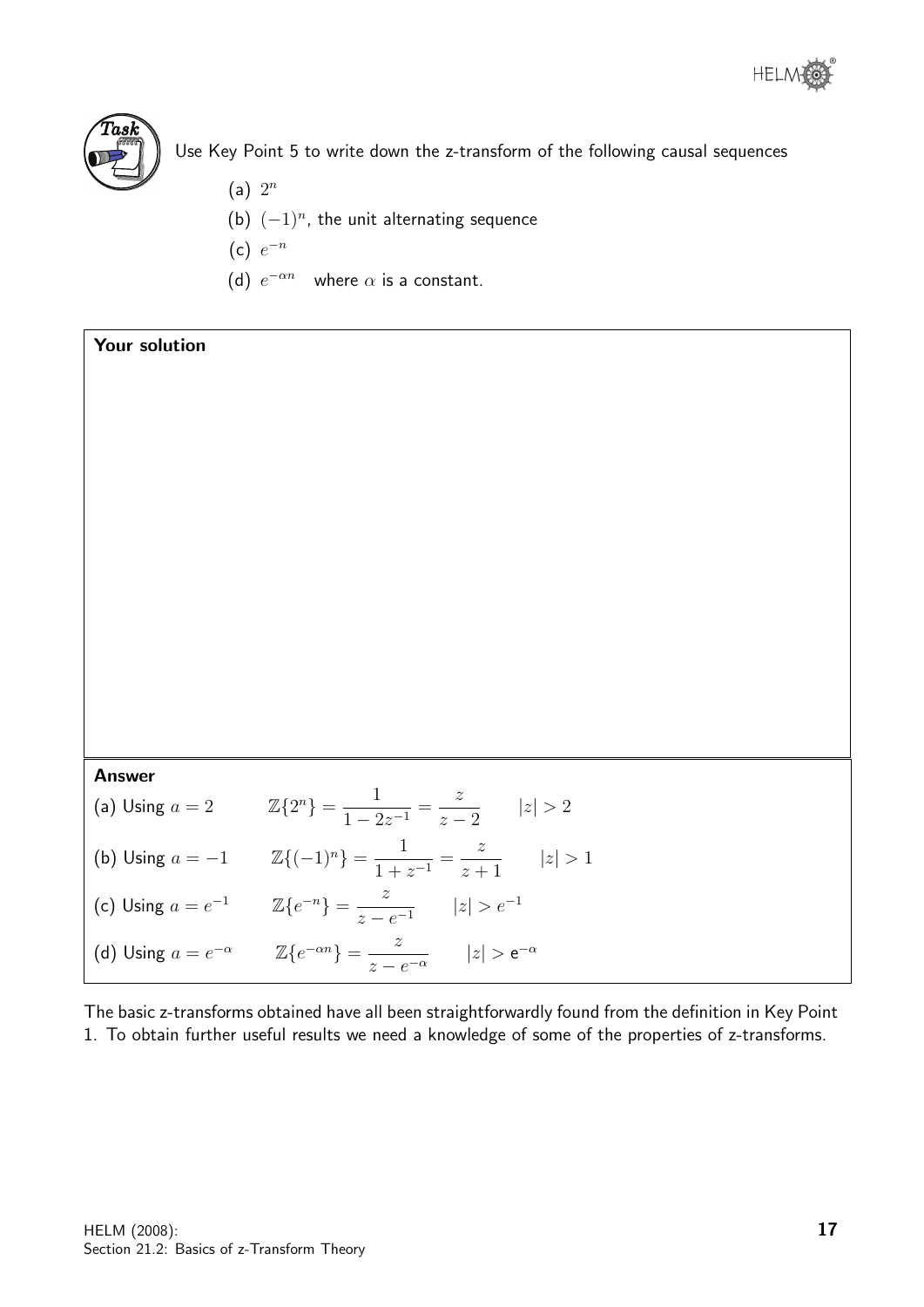# **3. Linearity property and applications**

#### **Linearity property**

This simple property states that if  $\{v_n\}$  and  $\{w_n\}$  have z-transforms  $V(z)$  and  $W(z)$  respectively then

 $\mathbb{Z}\{av_n + bw_n\} = aV(z) + bW(z)$ 

for any constants  $a$  and  $b$ .

(In particular if  $a = b = 1$  this property tells us that adding sequences corresponds to adding their z-transforms).

The proof of the linearity property is straightforward using obvious properties of the summation operation. By the z-transform definition:

$$
\mathbb{Z}\lbrace av_n + bw_n \rbrace = \sum_{n=0}^{\infty} (av_n + bw_n) z^{-n}
$$

$$
= \sum_{n=0}^{\infty} (av_n z^{-n} + bw_n z^{-n})
$$

$$
= a \sum_{n=0}^{\infty} v_n z^{-n} + b \sum_{n=0}^{\infty} w_n z^{-n}
$$

$$
= aV(z) + bV(z)
$$

We can now use the linearity property and the exponential sequence  $\{e^{-\alpha n}\}$  to obtain the z-transforms of hyperbolic and of trigonometric sequences relatively easily. For example,

$$
\sinh n = \frac{e^n - e^{-n}}{2}
$$

Hence, by the linearity property,

$$
\mathbb{Z}\{\sinh n\} = \frac{1}{2}\mathbb{Z}\{e^{n}\} - \frac{1}{2}\mathbb{Z}\{e^{-n}\}\
$$

$$
= \frac{1}{2}\left(\frac{z}{z-e} - \frac{z}{z-e^{-1}}\right)
$$

$$
= \frac{z}{2}\left(\frac{z-e^{-1} - (z-e)}{z^{2} - (e+e^{-1})z+1}\right)
$$

$$
= \frac{z}{2}\left(\frac{e-e^{-1}}{z^{2} - (2\cosh 1)z+1}\right)
$$

$$
= \frac{z\sinh 1}{z^{2} - 2z\cosh 1+1}
$$

Using  $\alpha n$  instead of n in this calculation, where  $\alpha$  is a constant, we obtain

$$
\mathbb{Z}\{\sinh \alpha n\} = \frac{z \sinh \alpha}{z^2 - 2z \cosh \alpha + 1}
$$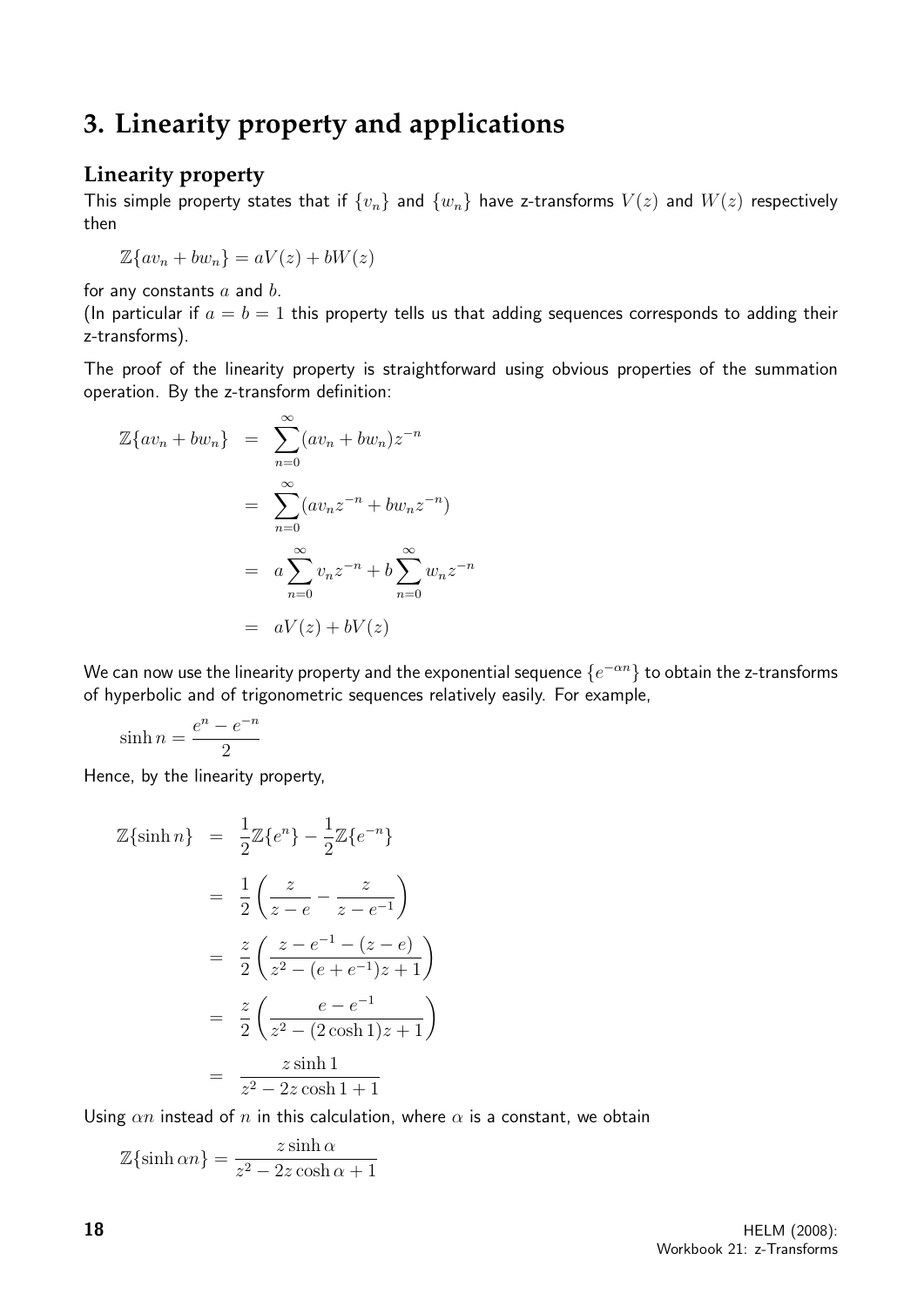



Using  $\cosh \alpha n \equiv \frac{e^{\alpha n} + e^{-\alpha n}}{2}$ 2 obtain the z-transform of the sequence  $\{\cosh \alpha n\} =$  $\{1, \cosh \alpha, \cosh 2\alpha, \ldots\}$ 

#### Your solution

#### Answer

We have, by linearity,

$$
\mathbb{Z}\{\cosh \alpha n\} = \frac{1}{2}\mathbb{Z}\{e^{\alpha n}\} + \frac{1}{2}\mathbb{Z}\{e^{-\alpha n}\}\
$$

$$
= \frac{z}{2}\left(\frac{1}{z - e^{\alpha}} + \frac{1}{z - e^{-\alpha}}\right)
$$

$$
= \frac{z}{2}\left(\frac{2z - (e^{\alpha} + e^{-\alpha})}{z^2 - 2z\cosh \alpha + 1}\right)
$$

$$
= \frac{z^2 - z\cosh \alpha}{z^2 - 2z\cosh \alpha + 1}
$$

#### **Trigonometric sequences**

If we use the result

$$
\mathbb{Z}\{a^n\} = \frac{z}{z-a} \qquad |z| > |a|
$$

with, respectively,  $a=e^{\mathrm{i}\omega}$  and  $a=e^{-\mathrm{i}\omega}$  where  $\omega$  is a constant and i denotes  $\sqrt{-1}$  we obtain

$$
\mathbb{Z}\{e^{i\omega n}\} = \frac{z}{z - e^{+i\omega}} \qquad \mathbb{Z}\{e^{-i\omega n}\} = \frac{z}{z - e^{-i\omega}}
$$

Hence, recalling from complex number theory that

$$
\cos x = \frac{e^{ix} + e^{-ix}}{2}
$$

we can state, using the linearity property, that

HELM (2008): Section 21.2: Basics of z-Transform Theory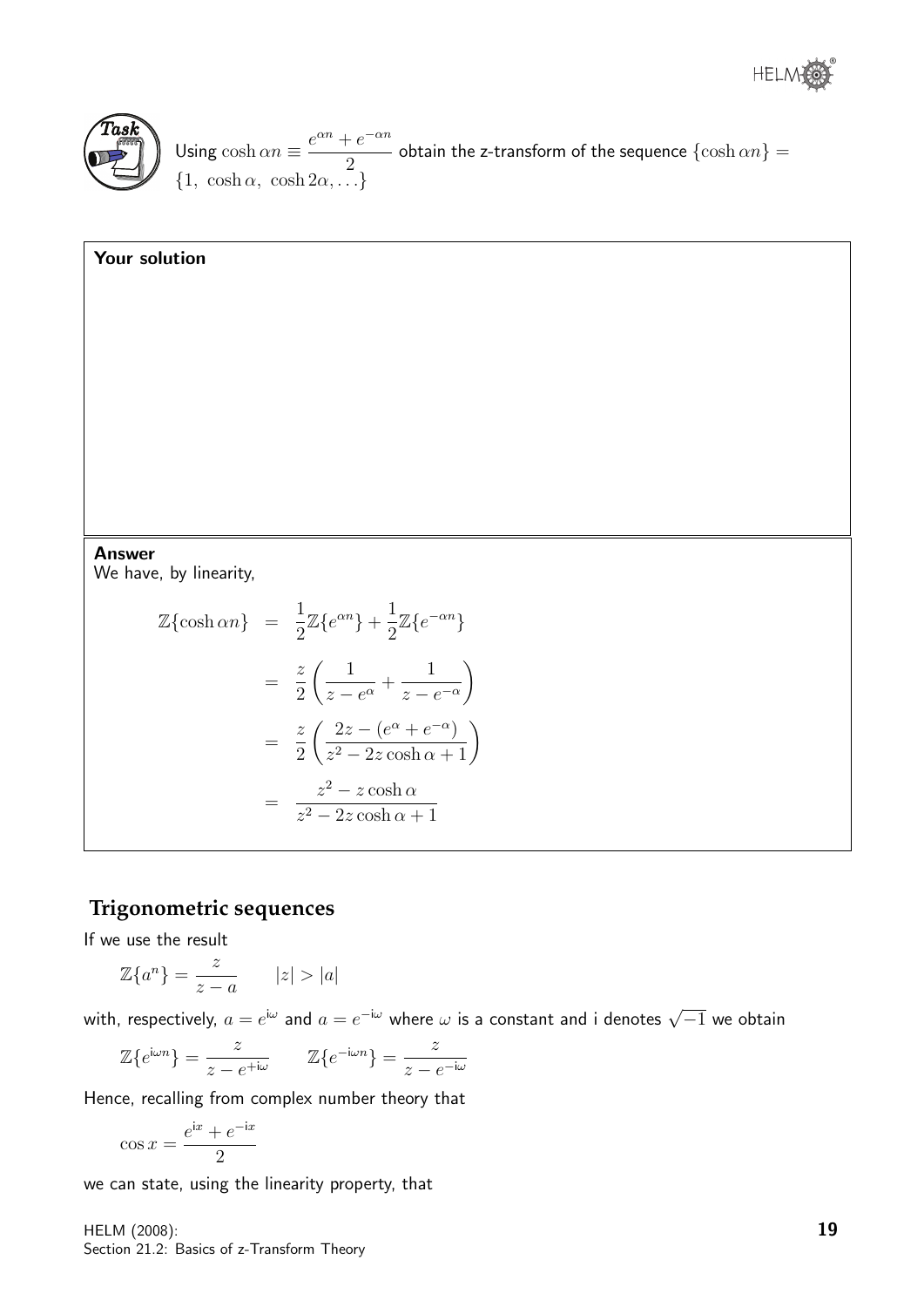$$
\mathbb{Z}\{\cos \omega n\} = \frac{1}{2}\mathbb{Z}\{e^{i\omega n}\} + \frac{1}{2}\mathbb{Z}\{e^{-i\omega n}\}\
$$

$$
= \frac{z}{2}\left(\frac{1}{z - e^{i\omega}} + \frac{1}{z - e^{-i\omega}}\right)
$$

$$
= \frac{z}{2}\left(\frac{2z - (e^{i\omega} + e^{-i\omega})}{z^2 - (e^{i\omega} + e^{-i\omega})z + 1}\right)
$$

$$
= \frac{z^2 - z\cos \omega}{z^2 - 2z\cos \omega + 1}
$$

(Note the similarity of the algebra here to that arising in the corresponding hyperbolic case. Note also the similarity of the results for  $\mathbb{Z}\{\cosh \alpha n\}$  and  $\mathbb{Z}\{\cos \omega n\}$ .)



By a similar procedure to that used above for  $\mathbb{Z}\{\cos \omega n\}$  obtain  $\mathbb{Z}\{\sin \omega n\}$ .

#### Your solution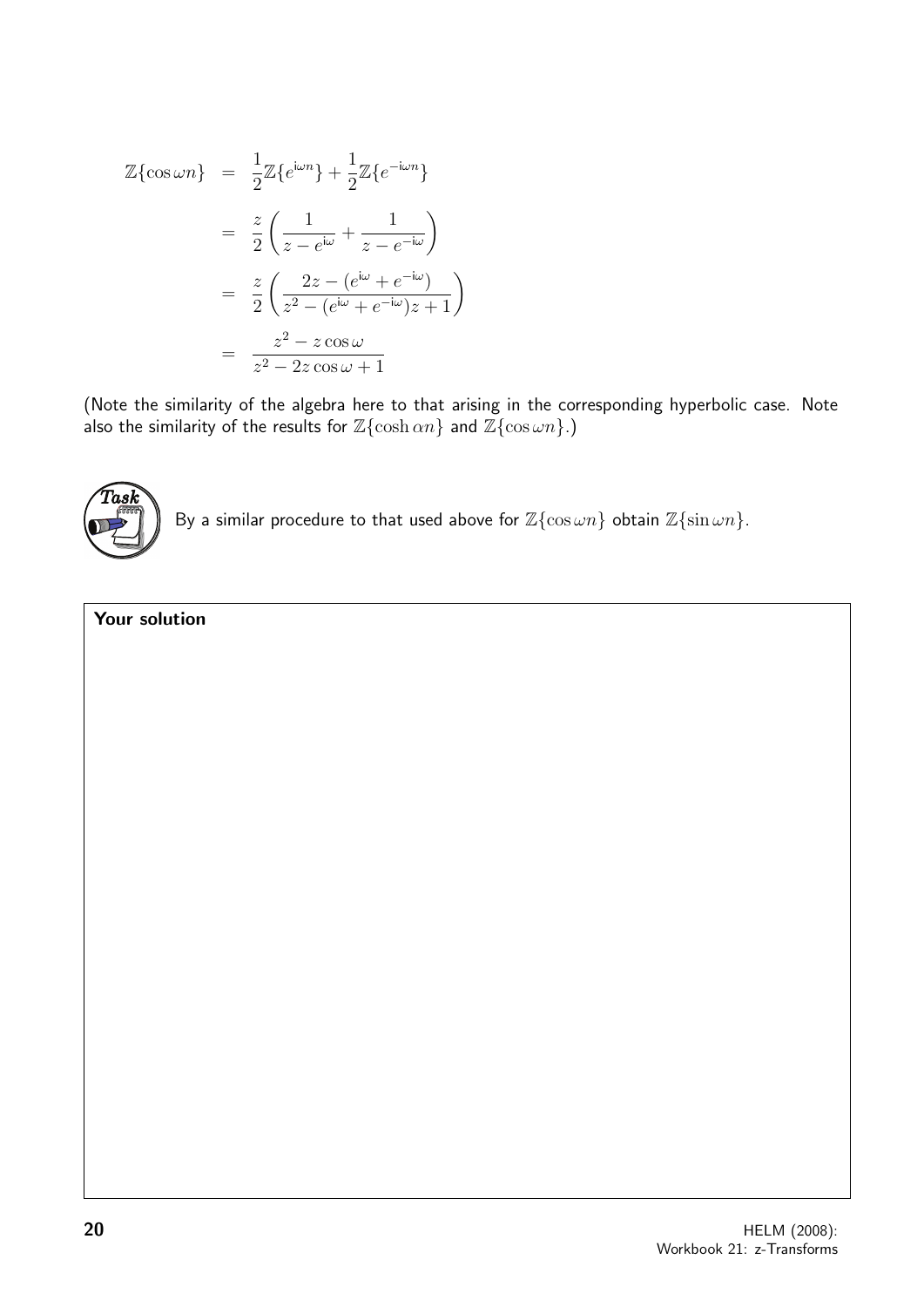

Answer  
\nWe have  
\n
$$
\mathbb{Z}\{\sin \omega n\} = \frac{1}{2i}\mathbb{Z}\{e^{i\omega n}\} - \frac{1}{2i}\mathbb{Z}\{e^{-i\omega n}\}
$$
\n(Don't miss the i factor here!)  
\n
$$
\therefore \quad \mathbb{Z}\{\sin \omega n\} = \frac{z}{2i} \left( \frac{1}{z - e^{i\omega}} - \frac{1}{z - e^{-i\omega}} \right)
$$
\n
$$
= \frac{z}{2i} \left( \frac{-e^{-i\omega} + e^{i\omega}}{z^2 - 2z \cos \omega + 1} \right)
$$
\n
$$
= \frac{z \sin \omega}{z^2 - 2z \cos \omega + 1}
$$



Notice the same denominator in the two results in Key Point 6.



Again notice the denominators in Key Point 7. Compare these results with those for the two trigonometric sequences in Key Point 6.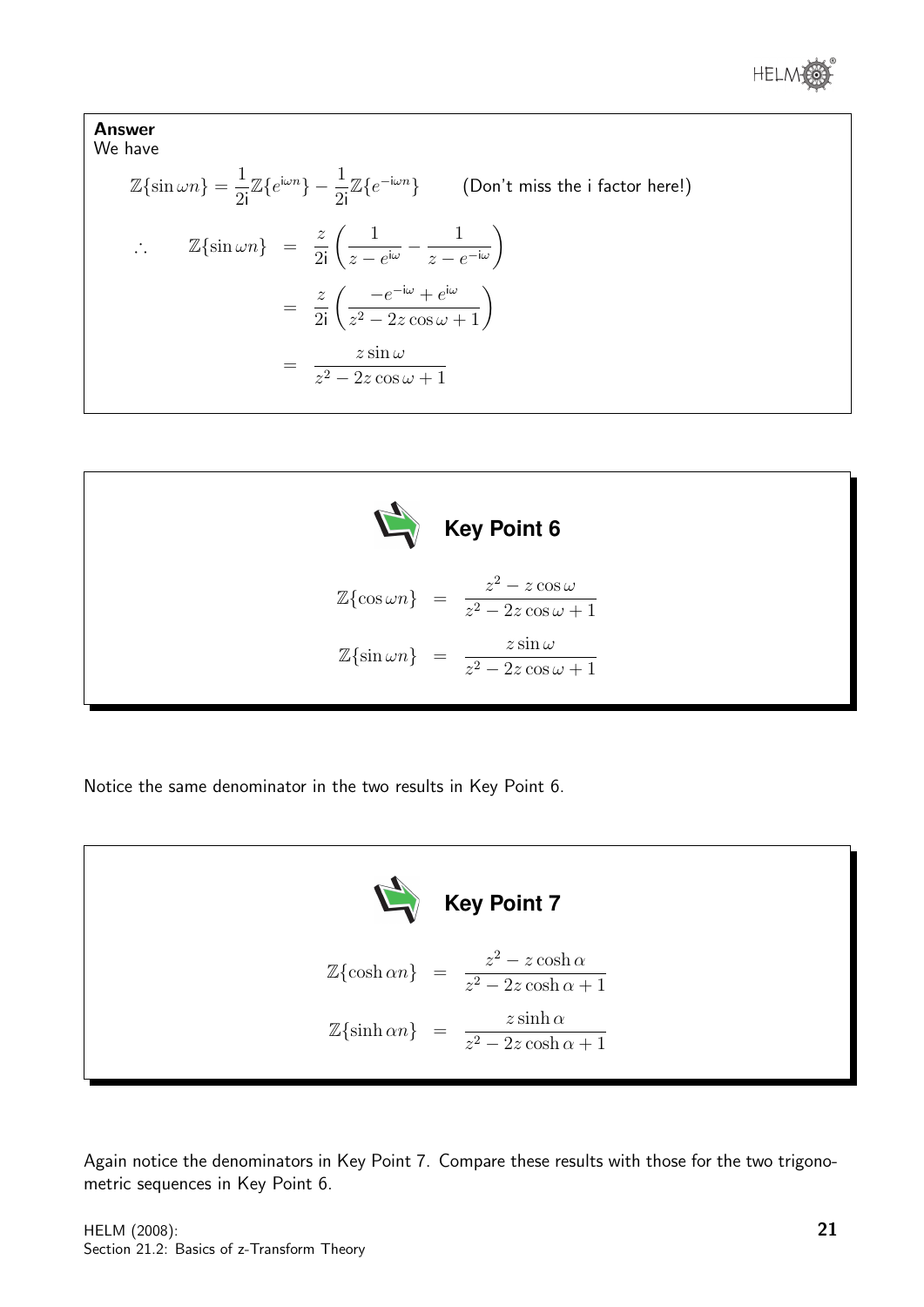

| Your solution |  |  |  |                                                                                                                                                                                                                      |  |  |
|---------------|--|--|--|----------------------------------------------------------------------------------------------------------------------------------------------------------------------------------------------------------------------|--|--|
|               |  |  |  |                                                                                                                                                                                                                      |  |  |
|               |  |  |  |                                                                                                                                                                                                                      |  |  |
|               |  |  |  |                                                                                                                                                                                                                      |  |  |
|               |  |  |  |                                                                                                                                                                                                                      |  |  |
|               |  |  |  |                                                                                                                                                                                                                      |  |  |
|               |  |  |  |                                                                                                                                                                                                                      |  |  |
|               |  |  |  |                                                                                                                                                                                                                      |  |  |
|               |  |  |  |                                                                                                                                                                                                                      |  |  |
|               |  |  |  |                                                                                                                                                                                                                      |  |  |
|               |  |  |  |                                                                                                                                                                                                                      |  |  |
|               |  |  |  |                                                                                                                                                                                                                      |  |  |
| <b>Answer</b> |  |  |  |                                                                                                                                                                                                                      |  |  |
|               |  |  |  |                                                                                                                                                                                                                      |  |  |
|               |  |  |  |                                                                                                                                                                                                                      |  |  |
|               |  |  |  | (a) $\mathbb{Z}\left\{\sin\frac{n}{2}\right\} = \frac{z\sin\left(\frac{1}{2}\right)}{z^2 - 2z\cos\left(\frac{1}{2}\right) + 1}$<br>(b) $\mathbb{Z}\left\{\cos 3n\right\} = \frac{z^2 - z\cos 3}{z^2 - 2z\cos 3 + 1}$ |  |  |
|               |  |  |  | (c) $\mathbb{Z}\{\sinh 2n\} = \frac{z \sinh 2}{z^2 - 2z \cosh 2 + 1}$                                                                                                                                                |  |  |
|               |  |  |  | (d) $\mathbb{Z}\{\cosh n\} = \frac{z^2 - z \cosh 1}{z^2 - 2z \cosh 1 + 1}$                                                                                                                                           |  |  |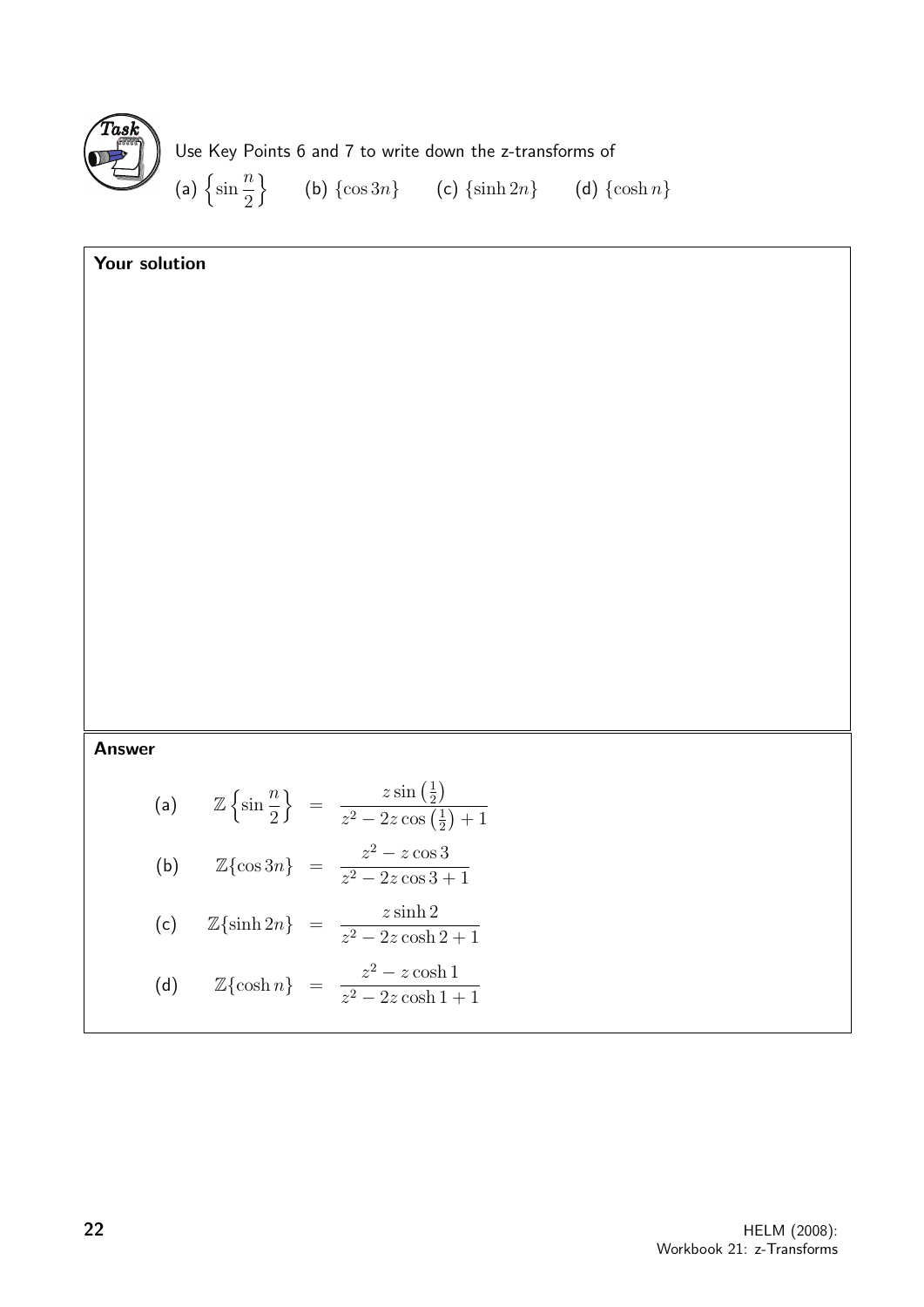



Your solution

Use the results for  $\mathbb{Z}\{\cos \omega n\}$  and  $\mathbb{Z}\{\sin \omega n\}$  in Key Point 6 to obtain the ztransforms of

(a)  $\{\cos(n\pi)\}\$  $\sin\left(\frac{n\pi}{2}\right)$ 2  $\{\cos\left(\frac{n\pi}{2}\right)\}$ 2  $\setminus$ 

Write out the first few terms of each sequence.

Answer

(a) With  $\omega = \pi$ 

$$
\mathbb{Z}\{\cos n\pi\} = \frac{z^2 - z\cos\pi}{z^2 - 2z\cos\pi + 1} = \frac{z^2 + z}{z^2 + 2z + 1} = \frac{z}{z+1}
$$

$$
\{\cos n\pi\} = \{1, -1, 1, -1, \ldots\} = \{(-1)^n\}
$$

We have re-derived the z-transform of the unit alternating sequence. (See Task on page 17).

(b) With 
$$
\omega = \frac{\pi}{2}
$$
  
\n
$$
\mathbb{Z}\left\{\sin\frac{n\pi}{2}\right\} = \frac{z\sin\left(\frac{\pi}{2}\right)}{z^2 - 2z\cos\left(\frac{\pi}{2}\right) + 1} = \frac{z}{z^2 + 1}
$$
\nwhere  $\left\{\sin\frac{n\pi}{2}\right\} = \{0, 1, 0, -1, 0, ...\}$   
\n(c) With  $\omega = \frac{\pi}{2}$   $\mathbb{Z}\left\{\cos\frac{n\pi}{2}\right\} = \frac{z^2 - \cos\left(\frac{\pi}{2}\right)}{z^2 + 1} = \frac{z^2}{z^2 + 1}$   
\nwhere  $\left\{\cos\frac{n\pi}{2}\right\} = \{1, 0, -1, 0, 1, ...\}$   
\n(These three results can also be readily obtained from the definition of the z-transform. Try!)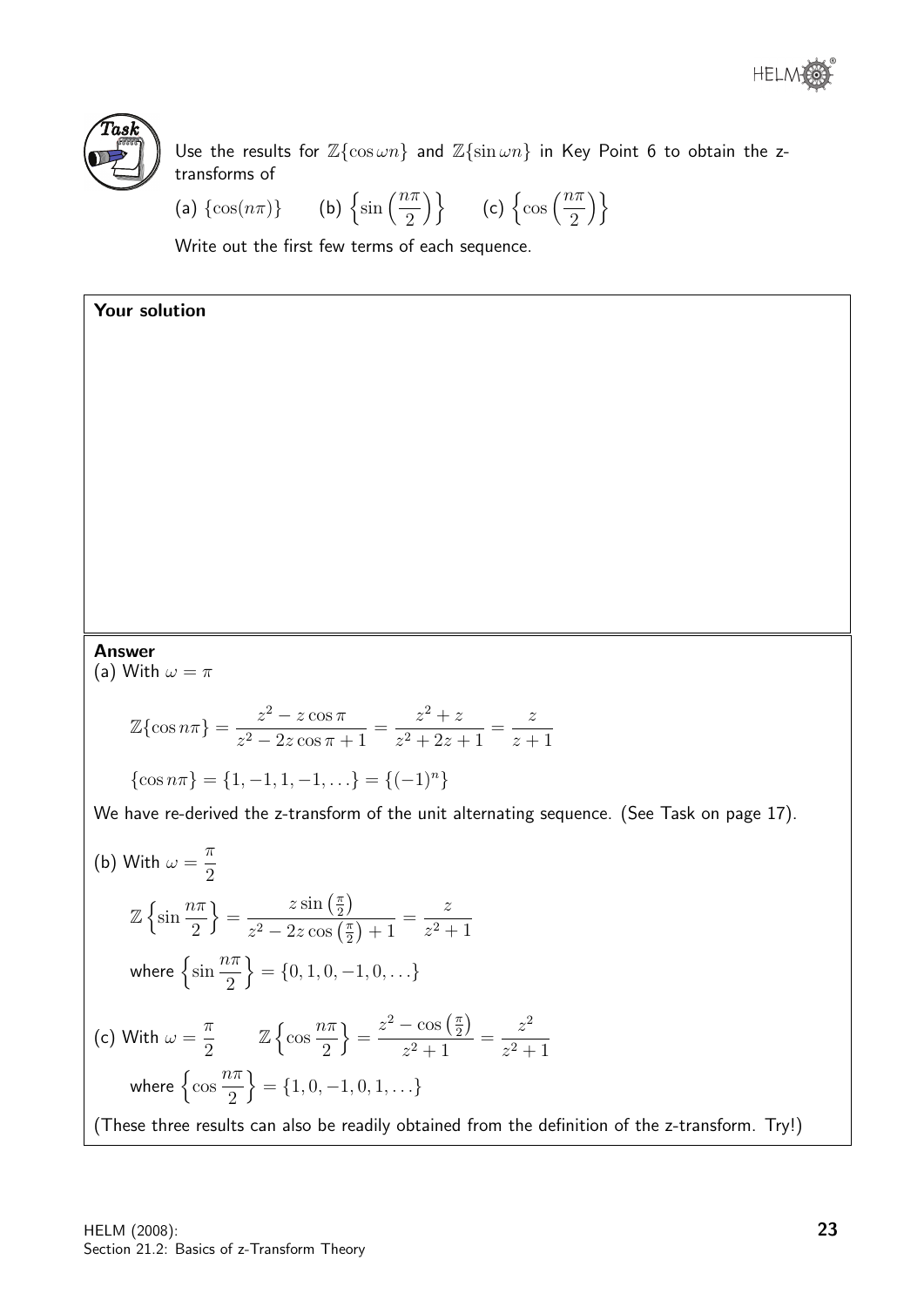# **4. Further** z**-transform properties**

We showed earlier that the results

 $\mathbb{Z}{v_n + w_n} = V(z) + W(z)$  and similarly  $\mathbb{Z}{v_n - w_n} = V(z) - W(z)$ 

follow from the linearity property.

You should be clear that there is no comparable result for the product of two sequences.

 $\mathbb{Z}{v_n w_n}$  is not equal to  $V(z)W(z)$ 

For two specific products of sequences however we can derive useful results.

### **Multiplication of a sequence by** a n

Suppose  $f_n$  is an arbitrary sequence with z-transform  $F(z)$ . Consider the sequence  $\{v_n\}$  where

$$
v_n = a^n f_n
$$
 i.e.  $\{v_0, v_1, v_2, \ldots\} = \{f_0, af_1, a^2 f_2, \ldots\}$ 

By the z-transform definition

$$
\mathbb{Z}{v_n} = v_0 + v_1 z^{-1} + v_2 z^{-2} + \dots
$$

$$
= f_0 + a f_1 z^{-1} + a^2 f_2 z^{-2} + \dots
$$

$$
= \sum_{n=0}^{\infty} a^n f_n z^{-n}
$$

$$
= \sum_{n=0}^{\infty} f_n \left(\frac{z}{a}\right)^{-n}
$$

$$
But F(z) = \sum_{n=0}^{\infty} f_n z^{-n}
$$

Thus we have shown that  $\mathbb{Z}\{a^n f_n\} = F\left(\frac{z}{z}\right)$ a



 $\setminus$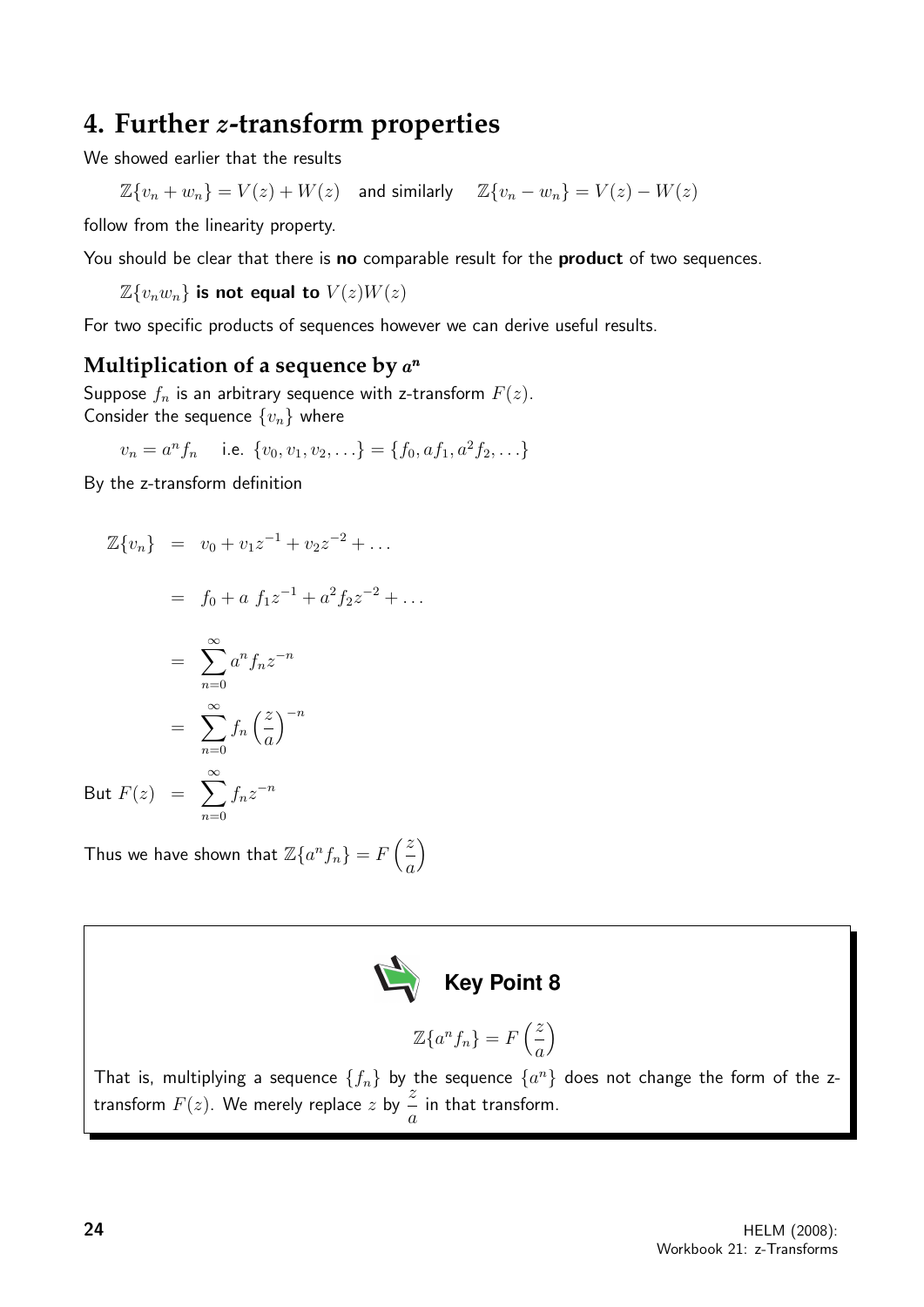

For example, using Key Point 6 we have

$$
\mathbb{Z}\{\cos n\} = \frac{z^2 - z\cos 1}{z^2 - 2z\cos 1 + 1}
$$
  
So, replacing  $z$  by  $\frac{z}{\left(\frac{1}{2}\right)} = 2z$ ,  

$$
\mathbb{Z}\left\{\left(\frac{1}{2}\right)^n \cos n\right\} = \frac{(2z)^2 - (2z)\cos 1}{(2z)^2 - 4z\cos 1 + 1}
$$



Using Key Point 8, write down the z-transform of the sequence  $\{v_n\}$  where  $v_n = e^{-2n} \sin 3n$ 

# Your solution Answer We have,  $\mathbb{Z}\{\sin 3n\} = \frac{z \sin 3n}{2}$  $z^2 - 2z \cos 3 + 1$ so with  $a=e^{-2}$  we replace  $z$  by  $z\;e^{+2}$  to obtain  $\mathbb{Z}\{v_n\} = \mathbb{Z}\{e^{-2n}\sin 3n\} =$  $ze^2\sin 3$  $(ze^2)^2 - 2ze^2 \cos 3 + 1$ =  $ze^{-2}$  sin 3  $z^2 - 2ze^{-2}\cos 3 + e^{-4}$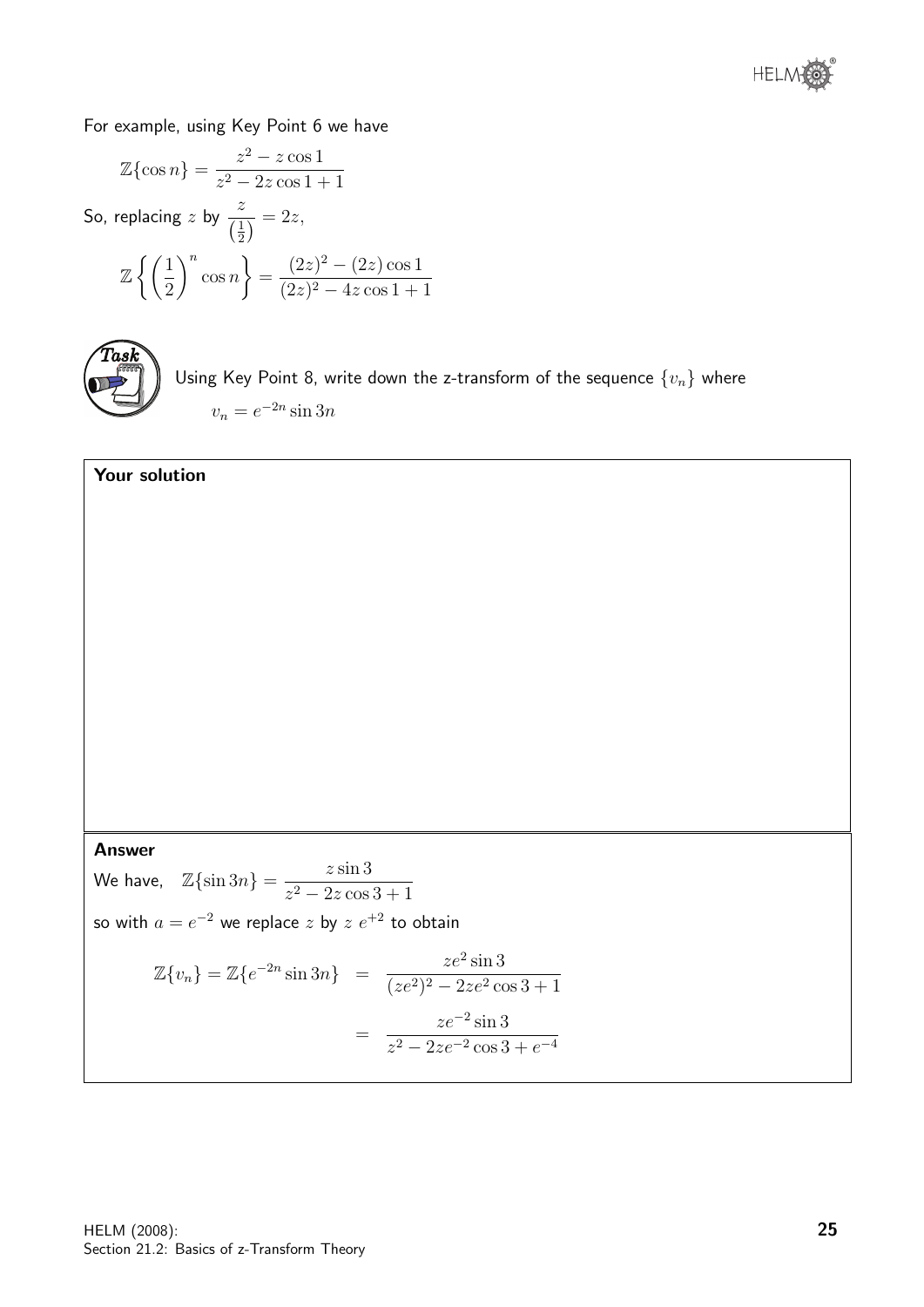

Using the property just discussed write down the z-transform of the sequence  $\{w_n\}$ where

 $w_n = e^{-\alpha n} \cos \omega n$ 



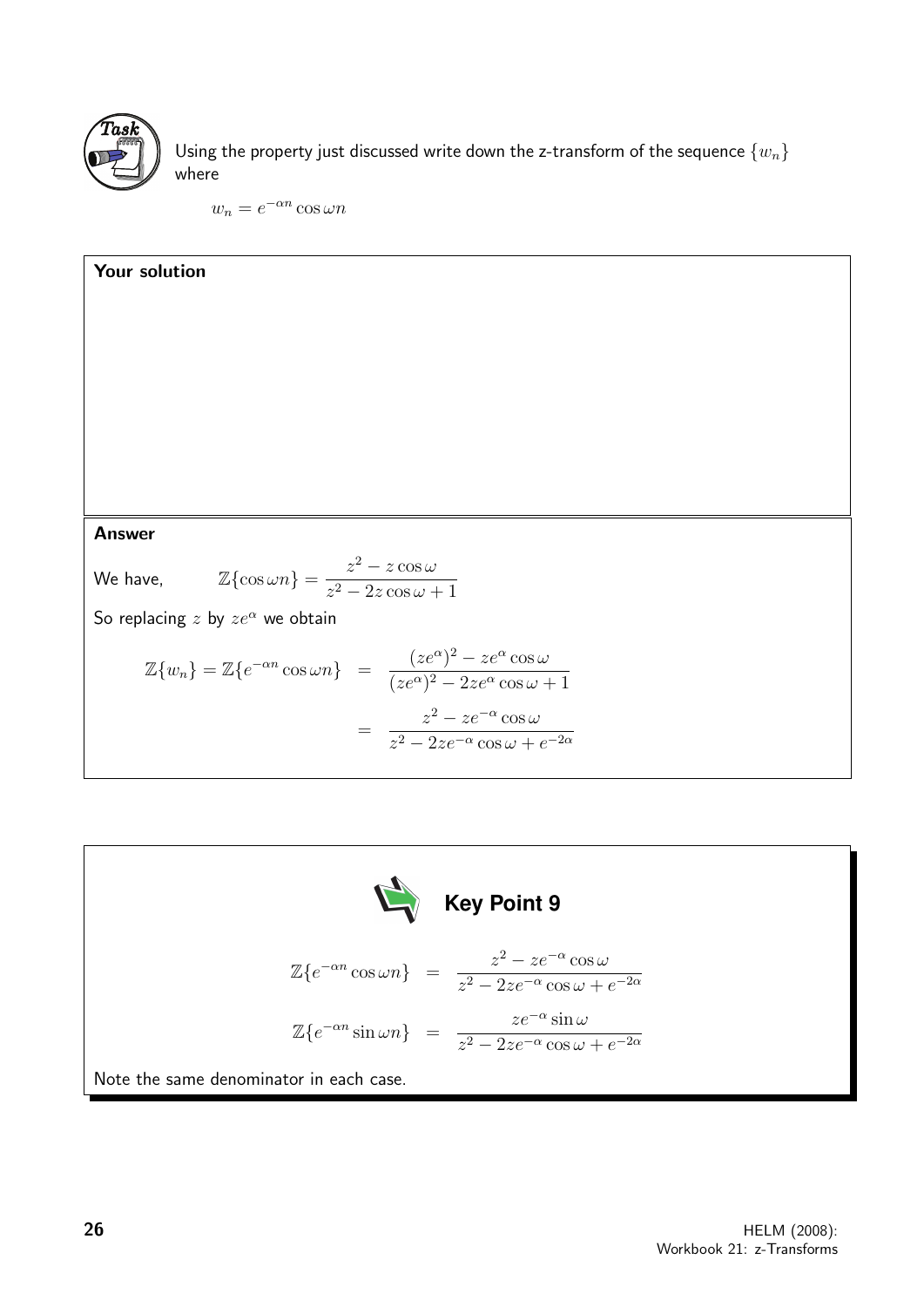

#### **Multiplication of a sequence by** n

An important sequence whose z-transform we have not yet obtained is the **unit ramp** sequence  $\{r_n\}$ :

$$
r_n = \begin{cases} 0 & n = -1, -2, -3, \dots \\ n & n = 0, 1, 2, \dots \end{cases}
$$



Figure 5 clearly suggests the nomenclature 'ramp'.

We shall attempt to use the z-transform of  $\{r_n\}$  from the definition:

 $\mathbb{Z}{r_n} = 0 + 1z^{-1} + 2z^{-2} + 3z^{-3} + \dots$ 

This is not a geometric series but we can write

$$
z^{-1} + 2z^{-2} + 3z^{-3} = z^{-1}(1 + 2z^{-1} + 3z^{-2} + \ldots)
$$
  
= 
$$
z^{-1}(1 - z^{-1})^{-2} \qquad |z^{-1}| < 1
$$

where we have used the binomial theorem ( $HELM$  16.3). Hence

$$
\mathbb{Z}{r_n} = \mathbb{Z}{n} = \frac{1}{z(1 - \frac{1}{z})^2} = \frac{z}{(z - 1)^2} \qquad |z| > 1
$$



The z-transform of the unit ramp sequence is

$$
\mathbb{Z}\{r_n\} = \frac{z}{(z-1)^2} = R(z) \quad \text{(say)}
$$

Recall now that the unit step sequence has z-transform  $\mathbb{Z}\{u_n\} = \frac{z}{\sqrt{n}}$  $\frac{z}{(z-1)} = U(z)$  (say) which is the subject of the next Task.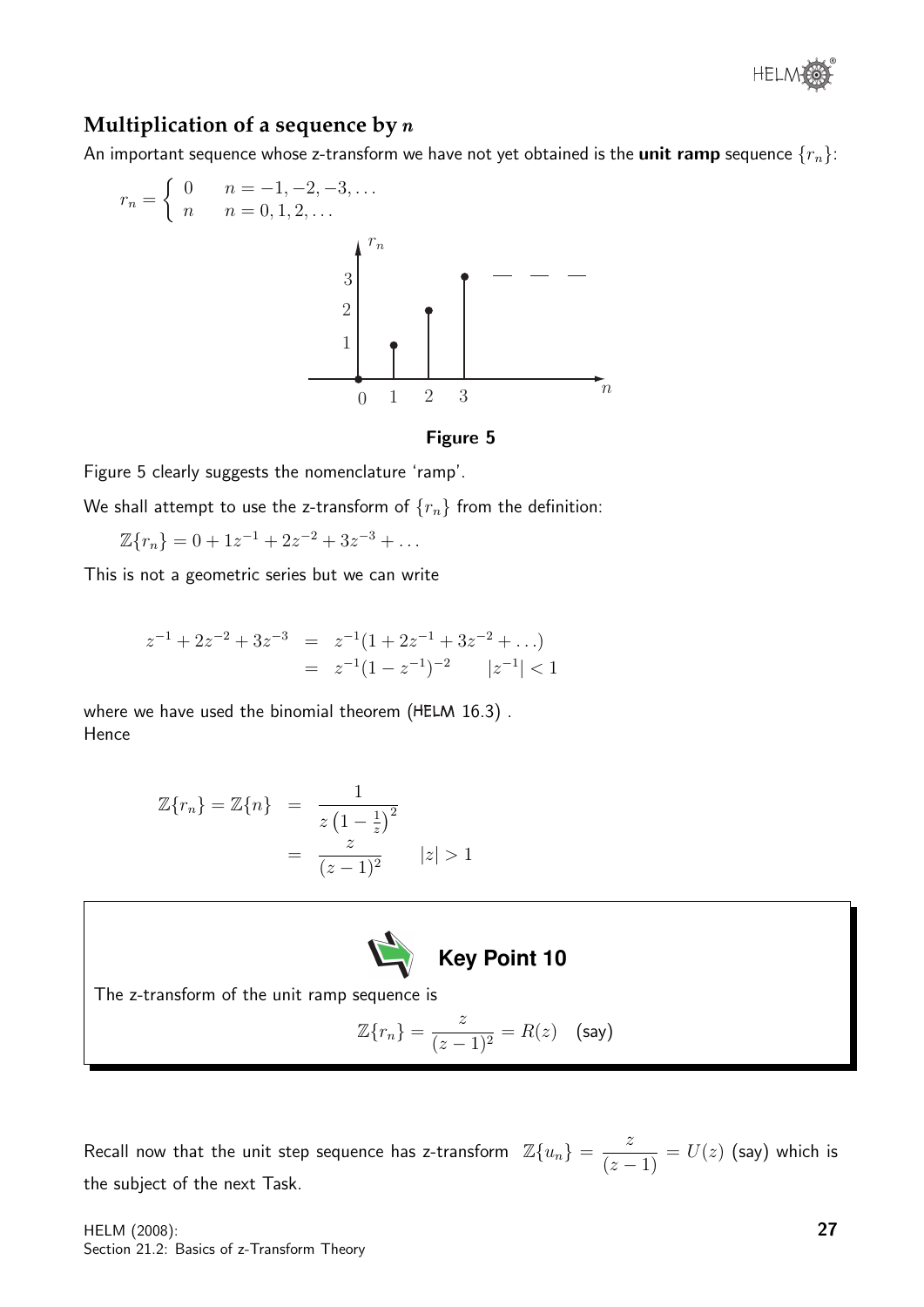

Obtain the derivative of 
$$
U(z) = \frac{z}{(z-1)}
$$
 with respect to z.

Your solution

Answer

We have, using the quotient rule of differentiation:

$$
\frac{dU}{dz} = \frac{d}{dz} \left( \frac{z}{z-1} \right) = \frac{(z-1)1 - (z)(1)}{(z-1)^2} = \frac{-1}{(z-1)^2}
$$

We also know that

$$
R(z) = \frac{z}{(z-1)^2} = (-z) \left( -\frac{1}{(z-1)^2} \right) = -z \frac{dU}{dz}
$$
 (3)

Also, if we compare the sequences

$$
u_n = \{0, 0, 1, 1, 1, 1, \ldots\}
$$
  
\n
$$
\uparrow
$$
  
\n
$$
r_n = \{0, 0, 0, 1, 2, 3, \ldots\}
$$

we see that  $r_n = n u_n$ , (4)

so from (3) and (4) we conclude that  $\mathbb{Z}\{n \ u_n\} = -z \frac{dU}{dx}$ dz Now let us consider the problem more generally.

Let  $f_n$  be an arbitrary sequence with z-transform  $F(z)$ :

$$
F(z) = f_0 + f_1 z^{-1} + f_2 z^{-2} + f_3 z^{-3} + \dots = \sum_{n=0}^{\infty} f_n z^{-n}
$$

**28** HELM (2008): Workbook 21: z-Transforms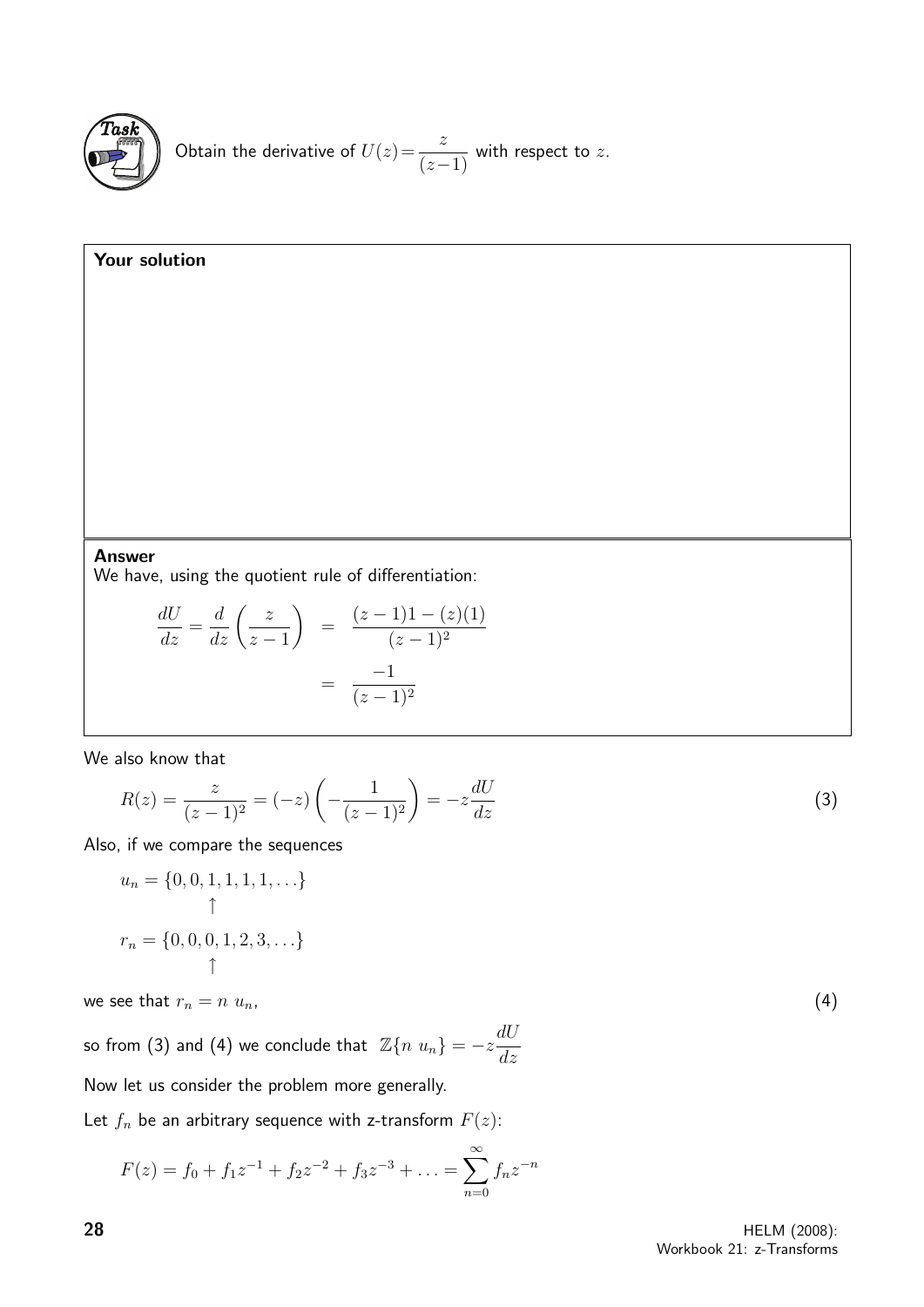We differentiate both sides with respect to the variable  $z$ , doing this term-by-term on the right-hand side. Thus

$$
\frac{dF}{dz} = -f_1 z^{-2} - 2f_2 z^{-3} - 3f_3 z^{-4} - \dots = \sum_{n=1}^{\infty} (-n) f_n z^{-n-1}
$$

$$
= -z^{-1} (f_1 z^{-1} + 2f_2 z^{-2} + 3f_3 z^{-3} + \dots) = -z^{-1} \sum_{n=1}^{\infty} n f_n z^{-n}
$$

But the bracketed term is the z-transform of the sequence

 ${n f<sub>n</sub>} = {0, f<sub>1</sub>, 2f<sub>2</sub>, 3f<sub>3</sub>, ...}$ 

Thus if  $F(z) = \mathbb{Z}{f_n}$  we have shown that

$$
\frac{dF}{dz}=-z^{-1}\mathbb{Z}\{n\,\,f_n\} \quad \text{or} \quad \mathbb{Z}\{n\,\,f_n\}=-z\frac{dF}{dz}
$$

We have already (equations (3) and (4) above) demonstrated this result for the case  $f_n = u_n$ .





By differentiating the z-transform  $R(z)$  of the unit ramp sequence obtain the ztransform of the causal sequence  $\{n^2\}.$ 

Your solution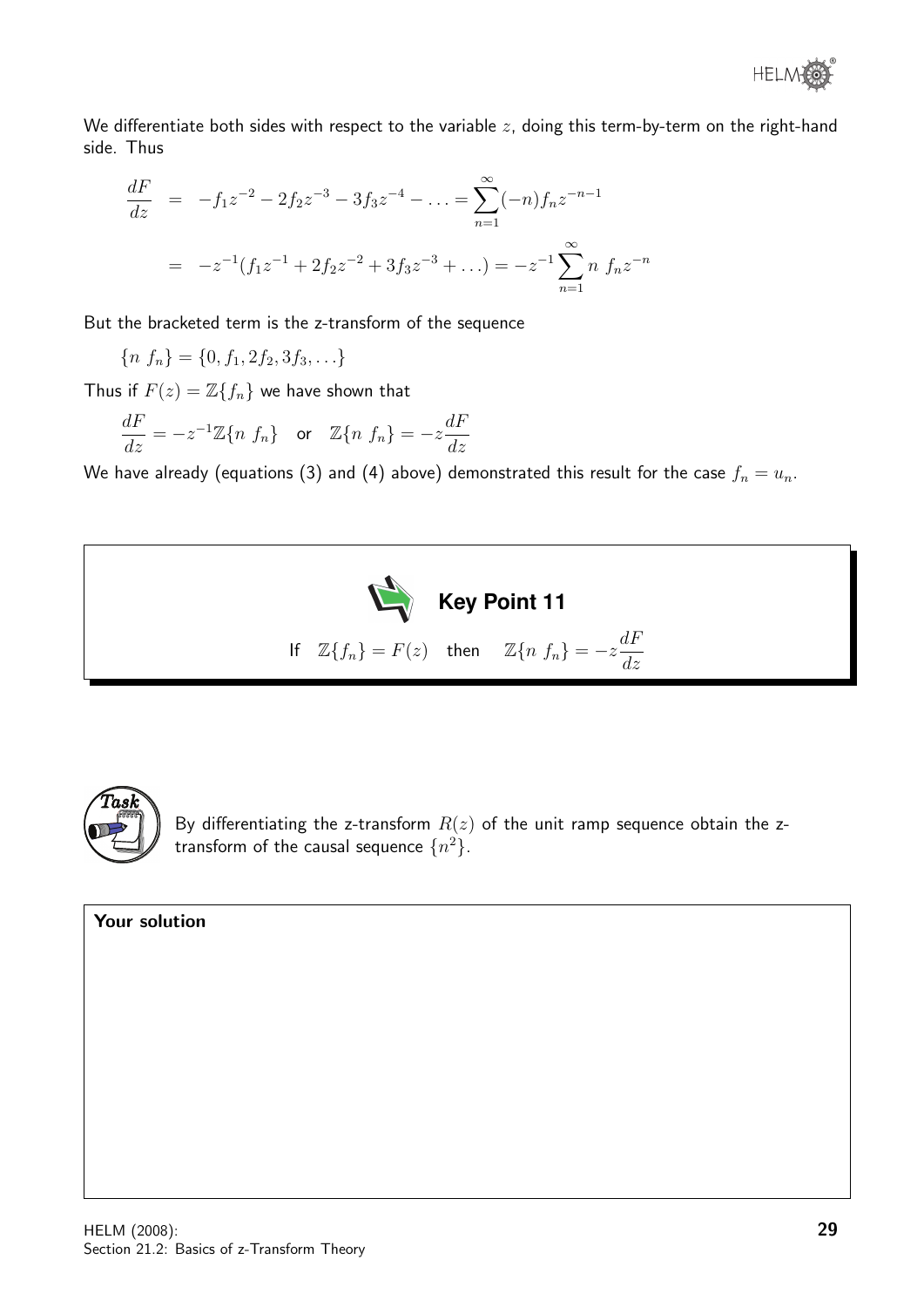Answer We have

$$
\mathbb{Z}{n} = \frac{z}{(z-1)^2}
$$

so

$$
\mathbb{Z}{n^2} = \mathbb{Z}{n.n} = -z\frac{d}{dz}\left(\frac{z}{(z-1)^2}\right)
$$

By the quotient rule

$$
\frac{d}{dz}\left(\frac{z}{(z-1)^2}\right) = \frac{(z-1)^2 - (z)(2)(z-1)}{(z-1)^4}
$$

$$
= \frac{z-1-2z}{(z-1)^3} = \frac{-1-z}{(z-1)^3}
$$

Multiplying by  $-z$  we obtain

$$
\mathbb{Z}{n^2} = \frac{z+z^2}{(z-1)^3} = \frac{z(1+z)}{(z-1)^3}
$$

Clearly this process can be continued to obtain the transforms of  $\{n^3\}$ ,  $\{n^4\}$ ,... etc.

# **5. Shifting properties of the z-transform**

In this subsection we consider perhaps the most important properties of the z-transform. These properties relate the z-transform  $Y(z)$  of a sequence  $\{y_n\}$  to the z-transforms of

- (i) right shifted or delayed sequences  $\{y_{n-1}\}\{y_{n-2}\}$  etc.
- (ii) left shifted or advanced sequences  $\{y_{n+1}\}, \{y_{n+2}\}$  etc.

The results obtained, formally called shift theorems, are vital in enabling us to solve certain types of difference equation and are also invaluable in the analysis of digital systems of various types.

#### **Right shift theorems**

Let  $\{v_n\} = \{y_{n-1}\}$  i.e. the terms of the sequence  $\{v_n\}$  are the same as those of  $\{y_n\}$  but shifted one place to the right. The z-transforms are, by definition,

$$
Y(z) = y_0 + y_1 z^{-1} + y_2 z^{-2} + y_j z^{-3} + \dots
$$
  
\n
$$
V(z) = v_0 + v_1 z^{-1} + v_2 z^{-2} + v_3 z^{-3} + \dots
$$
  
\n
$$
= y_{-1} + y_0 z^{-1} + y_1 z^{-2} + y_2 z^{-3} + \dots
$$
  
\n
$$
= y_{-1} + z^{-1} (y_0 + y_1 z^{-1} + y_2 z^{-2} + \dots)
$$

i.e.

$$
V(z) = \mathbb{Z}\{y_{n-1}\} = y_{-1} + z^{-1}Y(z)
$$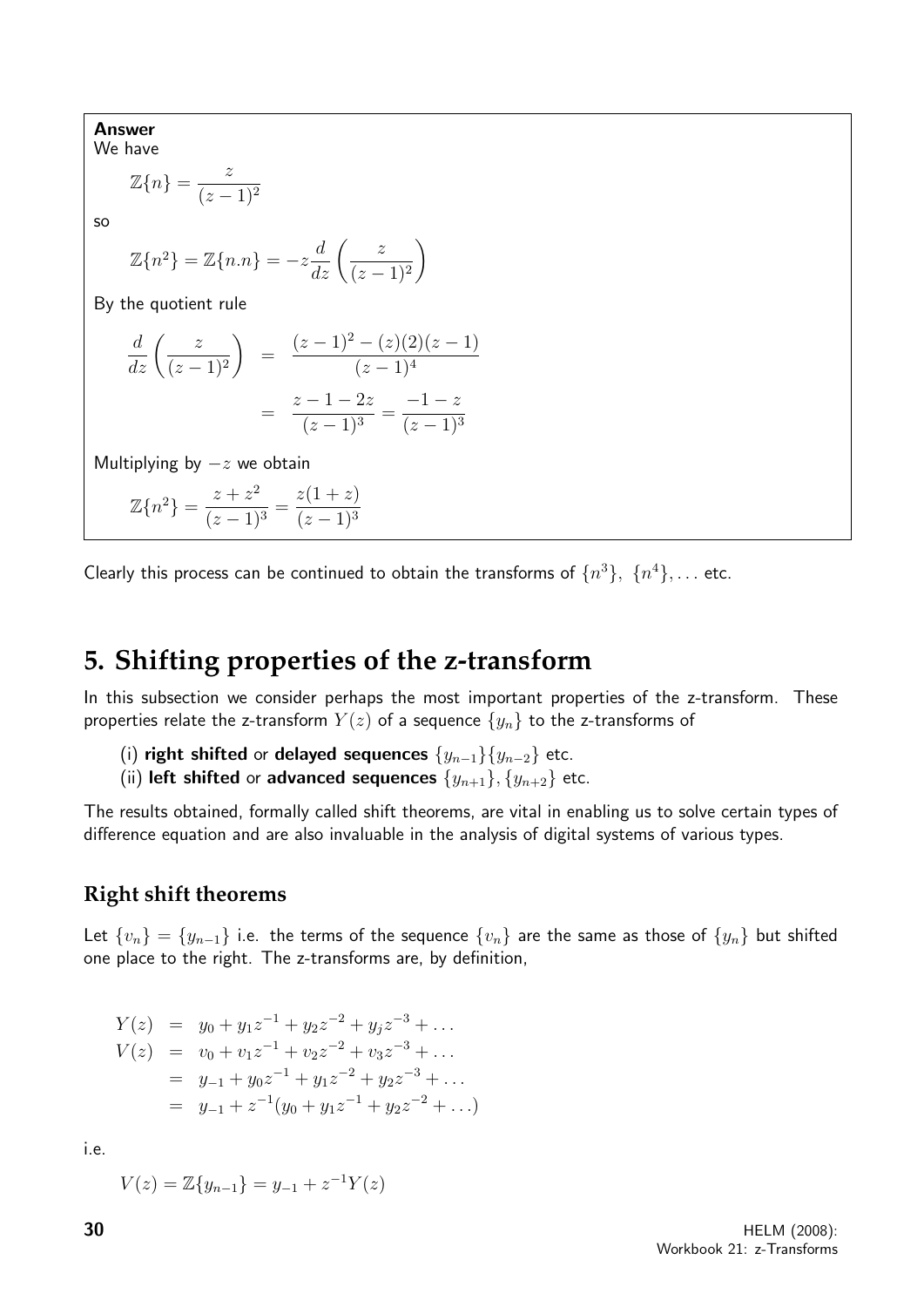



Obtain the z-transform of the sequence  $\{w_n\} = \{y_{n-2}\}$  using the method illustrated above.

| Your solution                                                                                                           |
|-------------------------------------------------------------------------------------------------------------------------|
|                                                                                                                         |
|                                                                                                                         |
|                                                                                                                         |
|                                                                                                                         |
|                                                                                                                         |
|                                                                                                                         |
| <b>Answer</b>                                                                                                           |
| The z-transform of $\{w_n\}$ is $W(z) = w_0 + w_1 z^{-1} + w_2 z^{-2} + w_3 z^{-3} + \dots$ or, since $w_n = y_{n-2}$ , |
| $W(z) = y_{-2} + y_{-1}z^{-1} + y_0z^{-2} + y_1z^{-3} + \dots$                                                          |
| $y_2 = y_{-2} + y_{-1}z^{-1} + z^{-2}(y_0 + y_1z^{-1} + \ldots)$                                                        |
| i.e. $W(z) = \mathbb{Z}{y_{n-2}} = y_{-2} + y_{-1}z^{-1} + z^{-2}Y(z)$                                                  |

Clearly, we could proceed in a similar way to obtains a general result for  $\mathbb{Z}\{y_{n-m}\}$  where  $m$  is any positive integer. The result is

$$
\mathbb{Z}{y_{n-m}} = y_{-m} + y_{-m+1}z^{-1} + \ldots + y_{-1}z^{-m+1} + z^{-m}Y(z)
$$

For the particular case of causal sequences (where  $y_{-1} = y_{-2} = \ldots = 0$ ) these results are particularly simple:

$$
\mathbb{Z}{y_{n-1}} = z^{-1}Y(z)
$$
  
\n
$$
\mathbb{Z}{y_{n-2}} = z^{-2}Y(z)
$$
  
\n
$$
\mathbb{Z}{y_{n-m}} = z^{-m}Y(z)
$$
 (causal systems only)

You may recall from earlier in this Workbook that in a digital system we represented the right shift operation symbolically in the following way:





The significance of the  $z^{-1}$  factor inside the rectangles should now be clearer. If we replace the 'input' and 'output' sequences by their z-transforms:

 $\mathbb{Z}{y_n} = Y(z)$   $\mathbb{Z}{y_{n-1}} = z^{-1}Y(z)$ 

it is evident that in the z-transform 'domain' the shift becomes a multiplication by the factor  $z^{-1}$ . N.B. This discussion applies strictly only to causal sequences.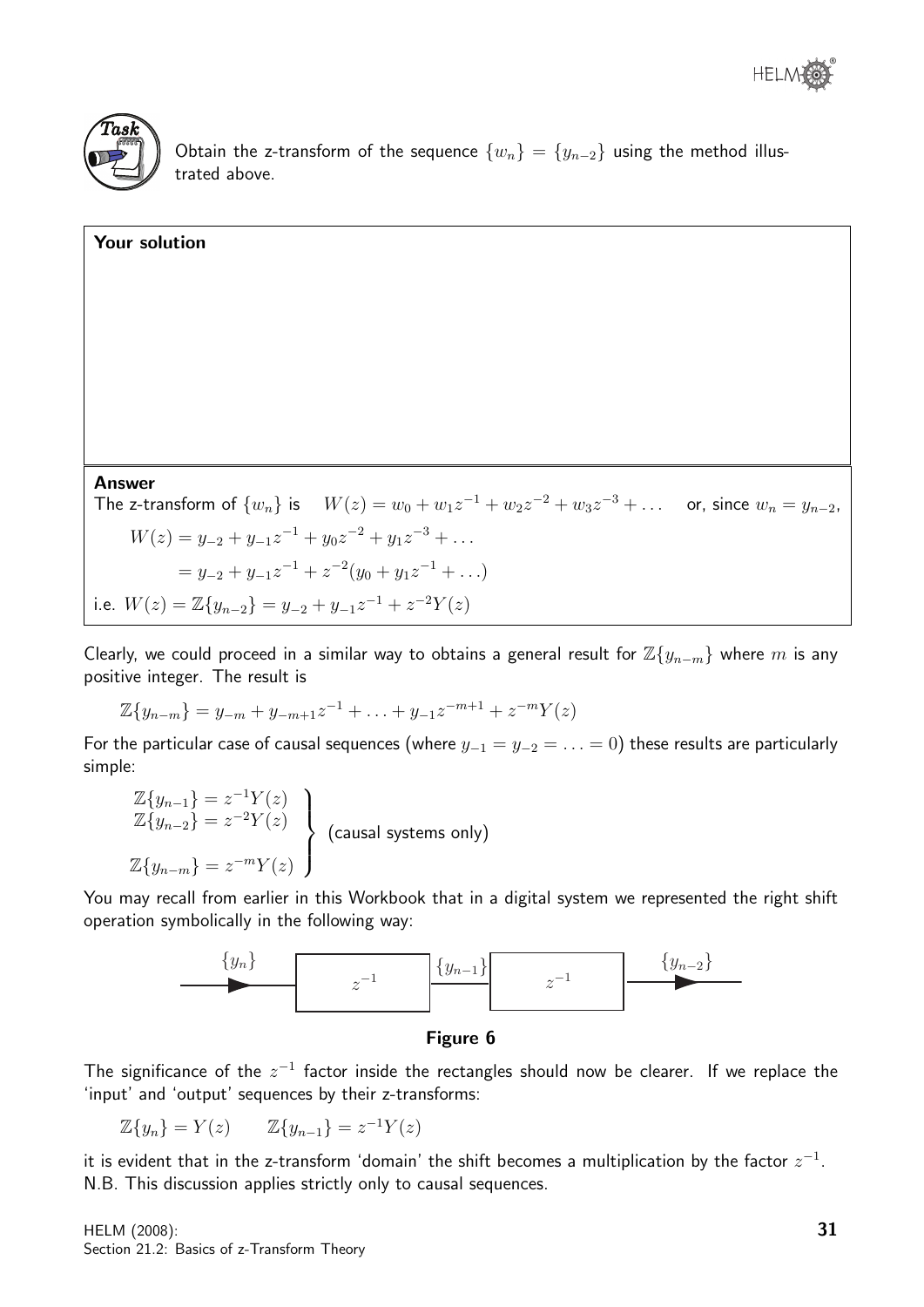Notational point:

A causal sequence is sometimes written as  $y_nu_n$  where  $u_n$  is the unit step sequence

$$
u_n = \begin{cases} 0 & n = -1, -2, \dots \\ 1 & n = 0, 1, 2, \dots \end{cases}
$$

The right shift theorem is then written, for a causal sequence,

$$
\mathbb{Z}\{y_{n-m}u_{n-m}\}=z^{-m}Y(z)
$$

#### Examples

Recall that the z-transform of the causal sequence  $\{a^n\}$  is  $\frac{z}{x}$  $z - a$ . It follows, from the right shift theorems that

(i) 
$$
\mathbb{Z}\{a^{n-1}\} = \mathbb{Z}\{0, 1, a, a^2, ...\} = \frac{zz^{-1}}{z-a} = \frac{1}{z-a}
$$
  
\n(ii)  $\mathbb{Z}\{a^{n-2}\} = \mathbb{Z}\{0, 0, 1, a, a^2, ...\} = \frac{z^{-1}}{z-a} = \frac{1}{z(z-a)}$ 



Write the following sequence  $f_n$  as a difference of two unit step sequences. Hence obtain its z-transform.



Your solution  
\n
$$
Y + Y = Y
$$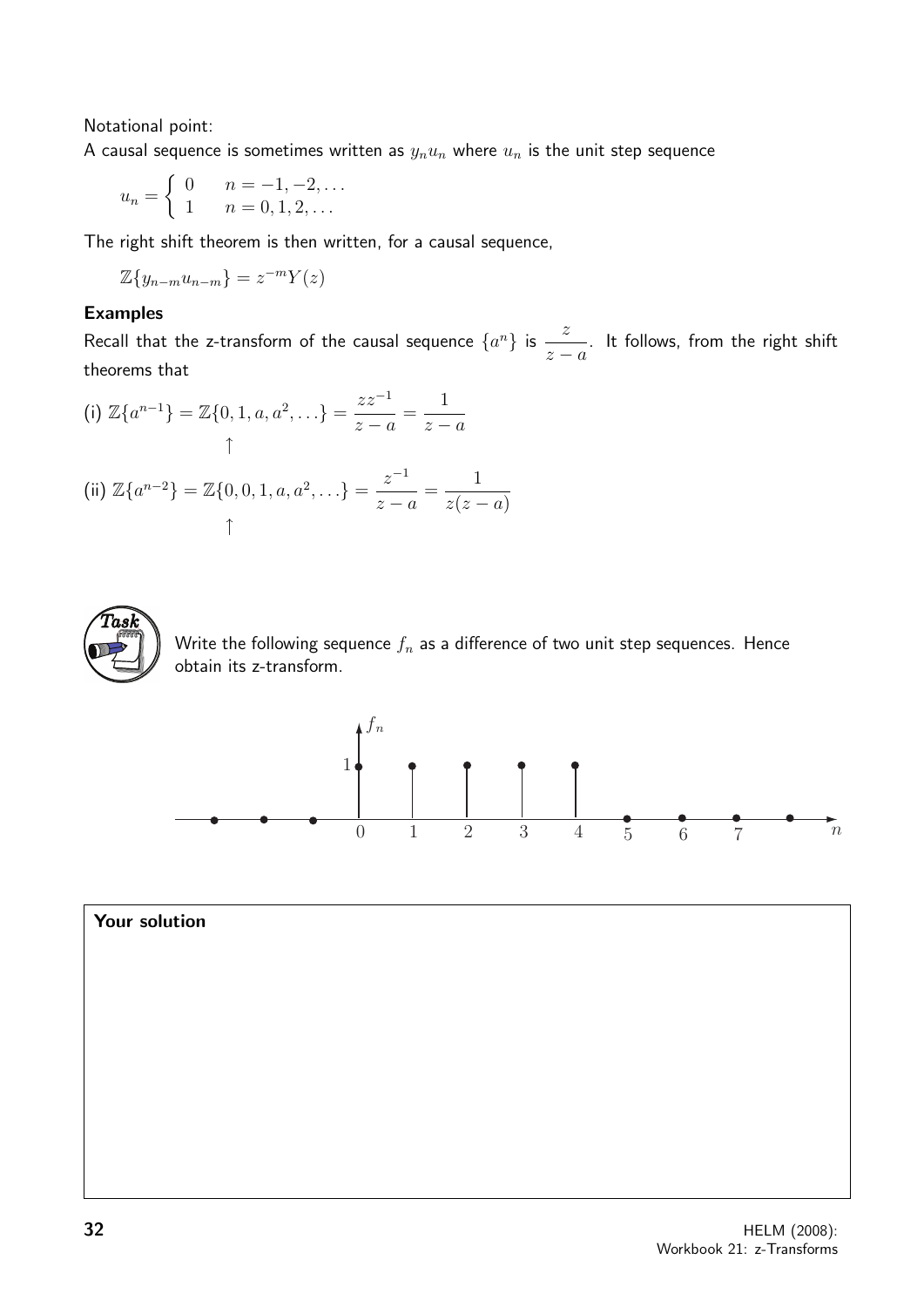

Answer Since  ${u_n}$  =  $\int 1 \quad n = 0, 1, 2, \ldots$ 0  $n = -1, -2, \ldots$ and  ${u_{n-5}}$  =  $\int 1 \quad n = 5, 6, 7, \ldots$ 0 otherwise it follows that  $f_n = u_n - u_{n-5}$ Hence  $F(z) = \frac{z}{z}$  $z - 1$  $-\frac{z^{-5}z}{1}$  $z - 1$ =  $z-z^{-4}$  $z - 1$ 

#### **Left shift theorems**

Recall that the sequences  $\{y_{n+1}\}, \{y_{n+2}\} \dots$  denote the sequences obtained by shifting the sequence  $\{y_n\}$  by  $1, 2, \ldots$  units to the left respectively. Thus, since  $Y(z) = \mathbb{Z}\{y_n\} = y_0 + y_1 z^{-1} + y_2 z^{-2} + \ldots$ then

$$
\mathbb{Z}{y_{n+1}} = y_1 + y_2 z^{-1} + y_3 z^{-2} + \dots
$$
  
=  $y_1 + z(y_2 z^{-2} + y_3 z^{-3} + \dots)$ 

The term in brackets is the z-transform of the unshifted sequence  $\{y_n\}$  apart from its first two terms: thus

$$
\mathbb{Z}{y_{n+1}} = y_1 + z(Y(z) - y_0 - y_1 z^{-1})
$$

$$
\therefore \qquad Z\{y_{n+1}\} = zY(z) - zy_0
$$



Obtain the z-transform of the sequence  $\{y_{n+2}\}$  using the method illustrated above.

#### Your solution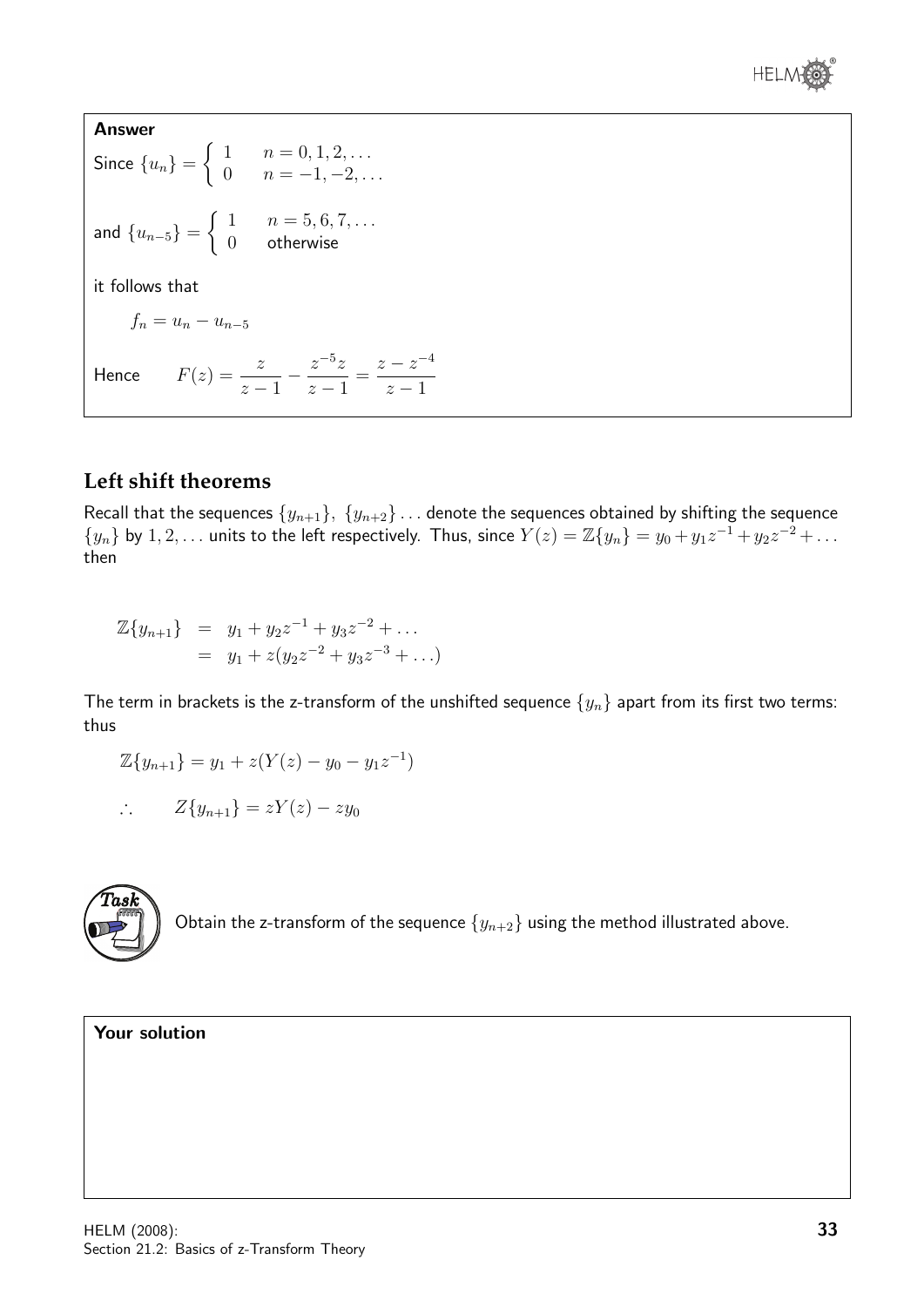Answer

$$
\mathbb{Z}{y_{n+2}} = y_2 + y_3 z^{-1} + y_4 z^{-2} + \dots
$$
  
\n
$$
= y_2 + z^2 (y_3 z^{-3} + y_4 z^{-4} + \dots)
$$
  
\n
$$
= y_2 + z^2 (Y(z) - y_0 - y_1 z^{-1} - y_2 z^{-2})
$$
  
\n
$$
\therefore \quad \mathbb{Z}{y_{n+2}} = z^2 Y(z) - z^2 y_0 - z y_1
$$

These left shift theorems have simple forms in special cases:

if 
$$
y_0 = 0
$$
  $\mathbb{Z}{y_{n+1}} = z Y(z)$   
\nif  $y_0 = y_1 = 0$   $\mathbb{Z}{y_{n+2}} = z^2 Y(z)$   
\nif  $y_0 = y_1 = \dots y_{m-1} = 0$   $\mathbb{Z}{y_{n+m}} = z^m Y(z)$ 



The right shift theorems or delay theorems are:

$$
\mathbb{Z}{y_{n-1}} = y_{-1} + z^{-1}Y(z)
$$
  
\n
$$
\mathbb{Z}{y_{n-2}} = y_{-2} + y_{-1}z^{-1} + z^{-2}Y(z)
$$
  
\n
$$
\vdots \qquad \vdots \qquad \vdots
$$
  
\n
$$
\mathbb{Z}{y_{n-m}} = y_{-m} + y_{-m+1}z^{-1} + \ldots + y_{-1}z^{-m+1} + z^{-m}Y(z)
$$

The left shift theorems or advance theorems are:

$$
\mathbb{Z}{y_{n+1}} = zY(z) - zy_0
$$
  
\n
$$
\mathbb{Z}{y_{n+2}} = z^2Y(z) - z^2y_0 - zy_1
$$
  
\n
$$
\vdots \qquad \vdots
$$
  
\n
$$
\mathbb{Z}{y_{n-m}} = z^mY(z) - z^m y_0 - z^{m-1}y_1 - \dots - zy_{m-1}
$$

Note carefully the occurrence of positive powers of  $z$  in the left shift theorems and of negative powers of  $z$  in the right shift theorems.